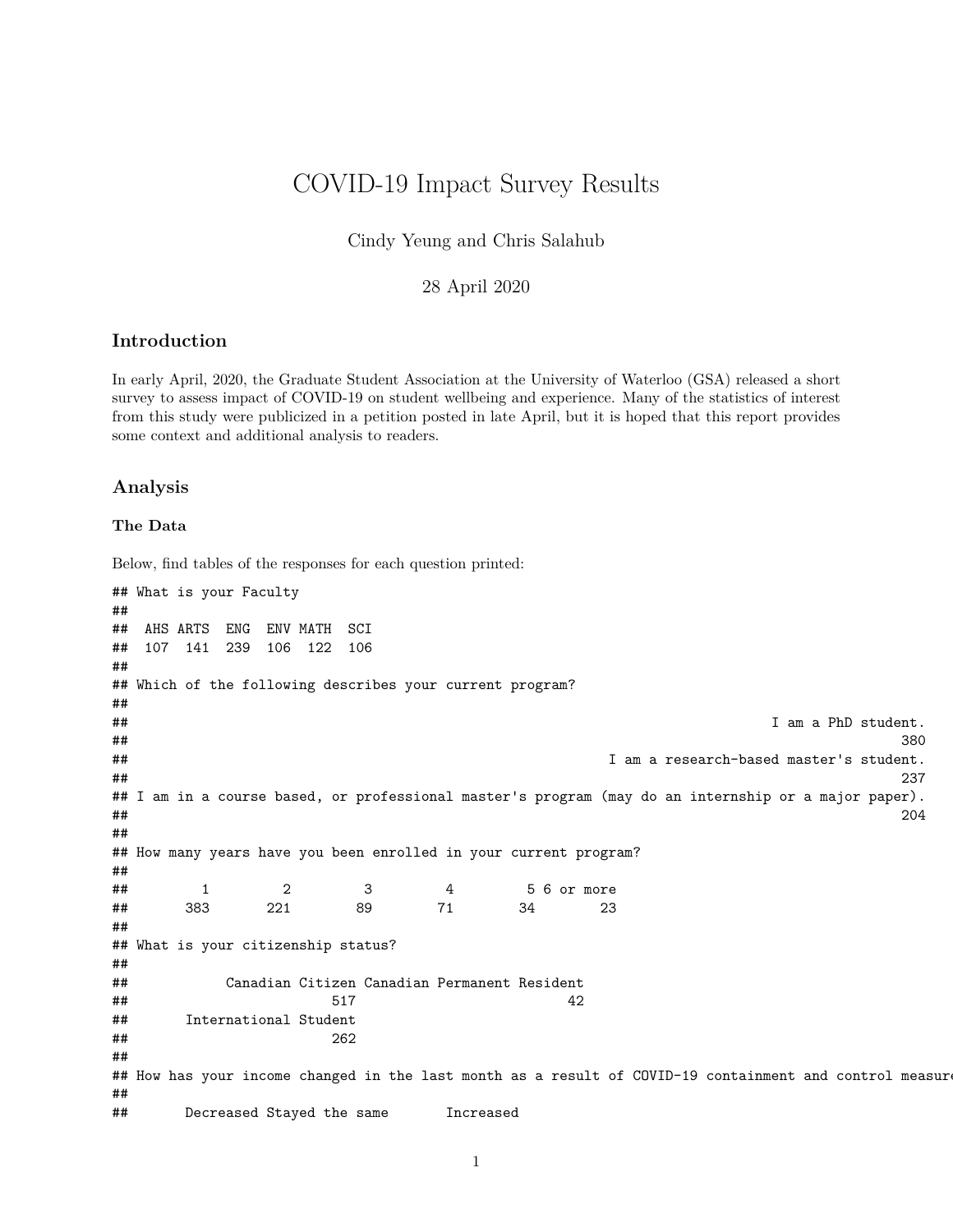## 228 575 18 ## ## Approximately how much was your income reduced by? ## ## <10% 10-25% 25-50% 51-75% >75% ## 19 69 56 21 63 ## ## Please rate the following statement regarding impact of COVID-19 measures on your finances: You are ## ## Strongly disagree Disagree ## 68 152 ## Neither disagree nor agree Agree ## 147 227 ## Strongly agree ## 227 ## ## Which of the following activities did you plan to conduct in the Spring 2020 term (check all that ap ## ## Wet lab research ## ## FALSE TRUE ## 709 112 ## ## Use of on-campus resources (e.g. physical book copies from the library) ## ## FALSE TRUE ## 416 405 ## ## In-person interviews (e.g. with study subjects for data collection) ## ## FALSE TRUE ## 653 168 ## ## Field work ## ## FALSE TRUE ## 694 127 ## ## Co-op placement ## ## FALSE TRUE ## 789 32 ## ## Internship ## ## FALSE TRUE ## 734 87 ## ## Program-specific in-person activity ## ## FALSE TRUE ## 525 296 ## ## Research which can be conducted off-campus on the computer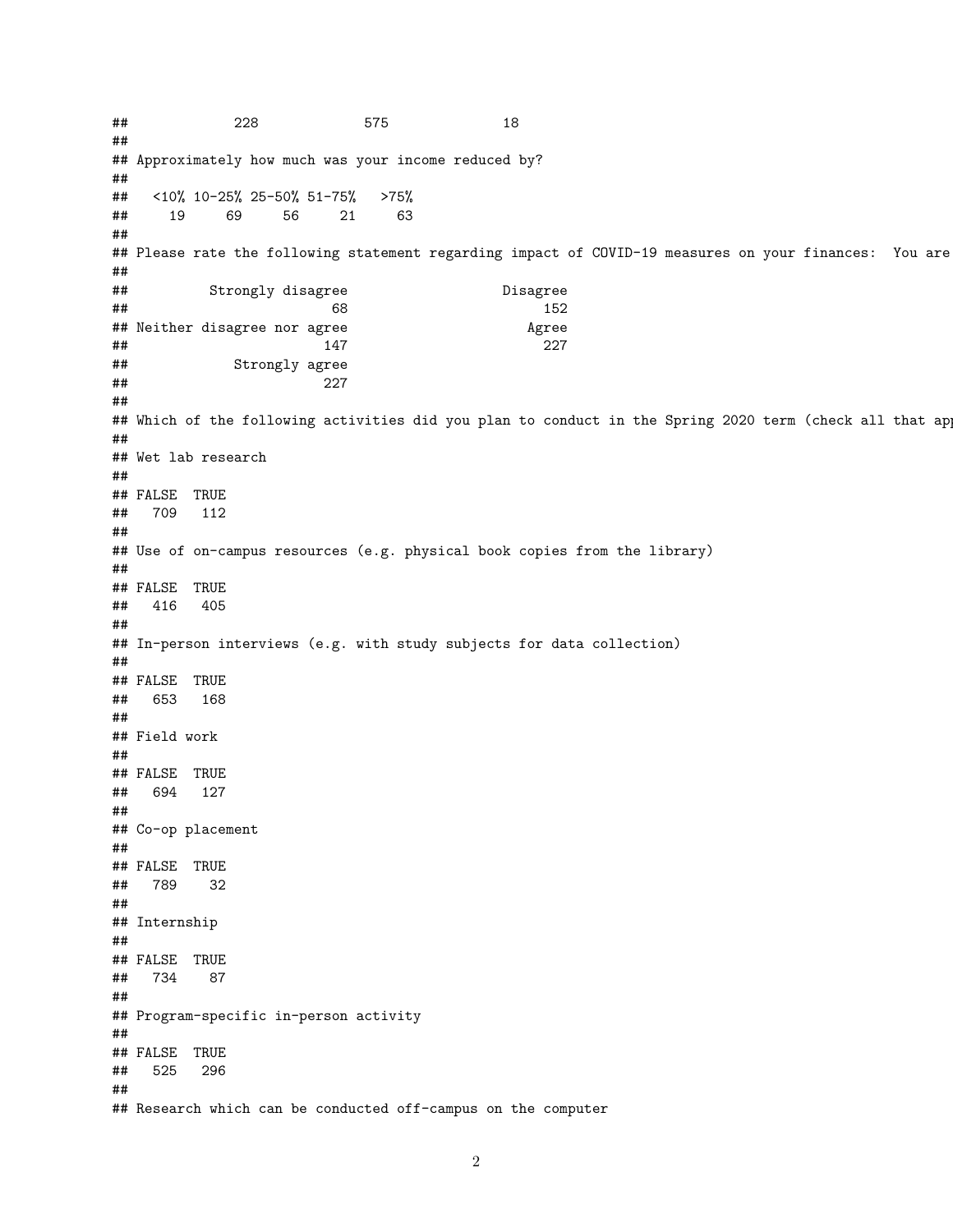## ## FALSE TRUE ## 411 410 ## ## I did not plan to conduct activities in Spring 2020 ## ## FALSE TRUE ## 764 57 ## ## Other ## activity\_other ## Do you expect to graduate on time despite potential setbacks to your Spring 2020 plans? ## ## No Yes ## 245 576 ## ## You anticipate that you will be set back by: ## ## 1 term 2 terms 3 terms 4 terms or more **##** 144 76 16 9 ## ## Will you be enrolled in classes for the Spring 2020 term? ## ## No Yes ## 502 319 ## ## Please rate the following statement regarding the format of the Spring 2020 term: You feel comforta ## ## Strongly disagree Disagree ## 51 97 ## Neither disagree nor agree Agree ## 66 64 ## Strongly agree  $\#$ # 41 ## ## Do you have any concerns about online course delivery? ## ## No Yes ## 427 394 ## ## Which of the following concerns do you have about online course delivery? (check all that apply) ## ## Access to an electronic device (e.g. a laptop) to access the class content. ## ## FALSE TRUE ## 793 28 ## ## Access to a reliable internet connection. ## ## FALSE TRUE ## 728 93 ## ## Cognitive barriers (e.g. a learning disability that makes an online format more challenging for you). ##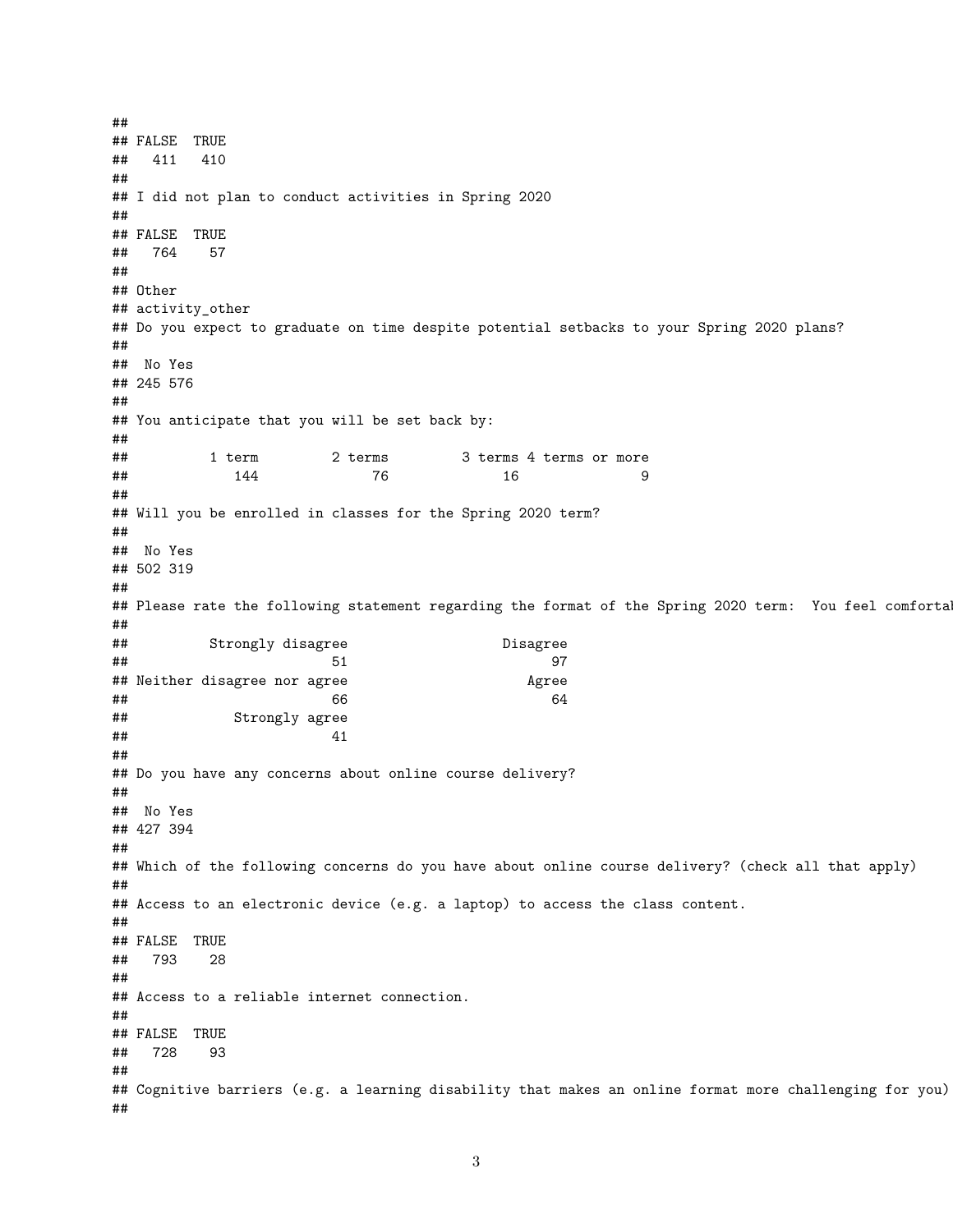## FALSE TRUE ## 770 51 ## ## Physical barriers (e.g. a hearing or visual impediment that makes an online format more challenging ## ## FALSE TRUE ## 785 36 ## ## Quality of an online delivery format. ## ## FALSE TRUE ## 645 176 ## ## Focusing on class while at home. ## ## FALSE TRUE ## 646 175 ## ## How did you typically communicate with your supervisor before the University of Waterloo suspended on ## ## Email ## ## FALSE TRUE ## 333 488 ## ## In person meetings ## ## FALSE TRUE ## 286 535 ## ## Phone ## ## FALSE TRUE ## 759 62 ## ## Online meetings ## ## FALSE TRUE ## 692 129 ## ## Text or instant messaging ## ## FALSE TRUE ## 733 88 ## ## How do you feel the suspension of on-campus activity has affected communication with your supervisor? ## ## Improved No change Worsened ## 29 308 280 ## ## How have self-isolation and physical distancing impacted your mental health and general well-being? ## ## Significantly worsened Somewhat worsened No impact ## 173 479 111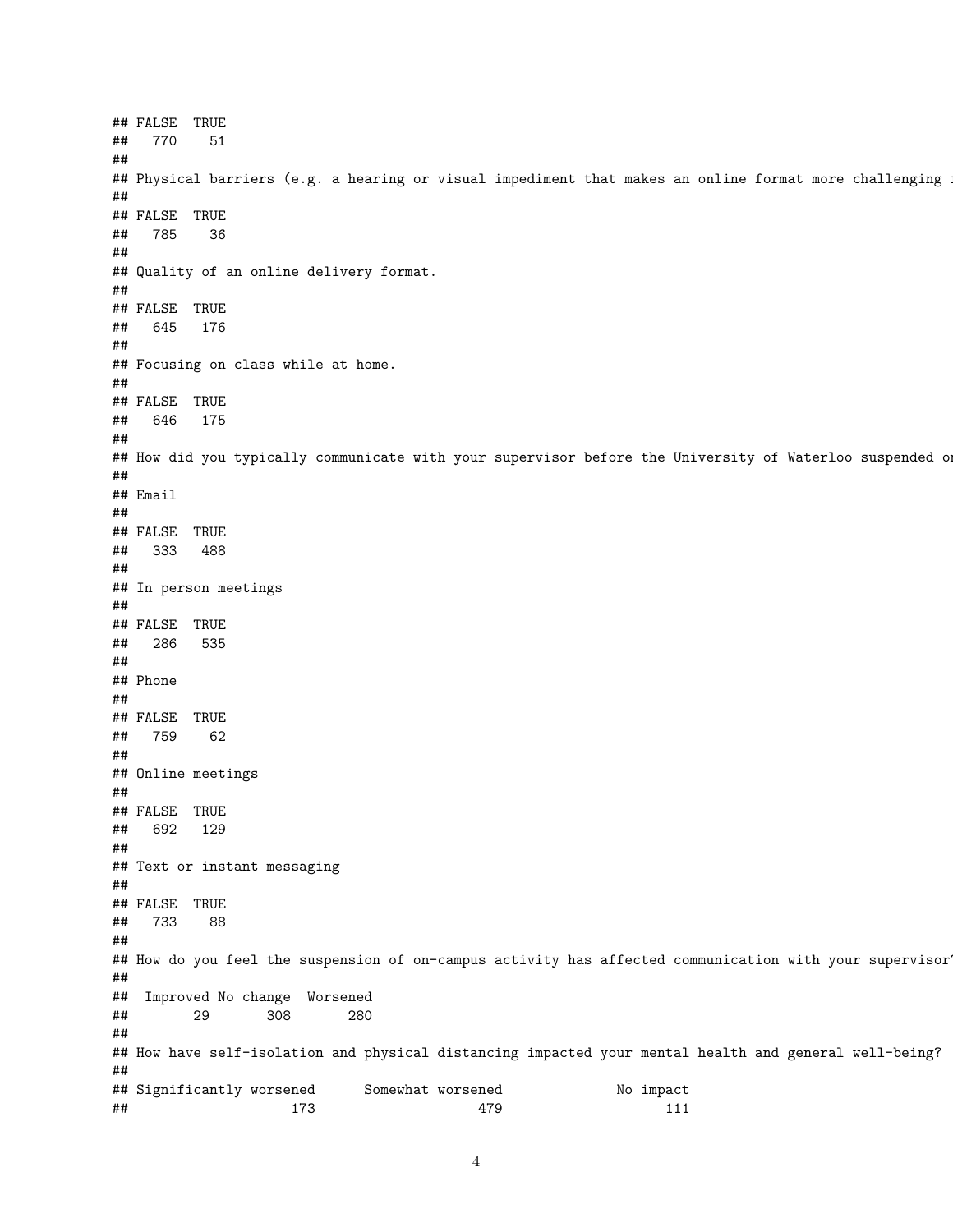## Somewhat improved Significantly improved ## 47 11 ## ## Are you currently or will you be acting as a caregiver next term (e.g. to children, older adults)? ## ## No Yes ## 682 139 ## ## Please rate the following statement regarding your caregiving responsibilities: As a caregiver, you ## ## Strongly disagree Disagree  $\#$ # ## Neither disagree nor agree Agree  $\#$   $\#$  52 ## Strongly agree ## 64 ## ## Have you recently used a mental health and wellness service that offers confidential and accessible ## ## No Yes ## 755 66 ## ## Please rate the following statement regarding your use of the service: You found the service to be ## ## Strongly disagree Disagree  $\#$   $\#$   $\#$   $\frac{12}{2}$ ## Neither disagree nor agree Agree  $\#$   $\#$   $\#$   $\frac{22}{4}$ ## Strongly agree  $\#$ # 4 ## ## Please rate the following statement regarding the service: You did not receive this service because ## ## The service was not required at the time. ## ## FALSE TRUE ## 306 515 ## ## The service was fully booked with long wait times. ## ## FALSE TRUE ## 798 23 ## ## Of a preference for video calls as the delivery format. ## ## FALSE TRUE ## 801 20 ## ## Of a preference for texting or online messaging as the delivery format. ## ## FALSE TRUE ## 803 18 ## ## Of a preference for in-person appointments as the delivery format.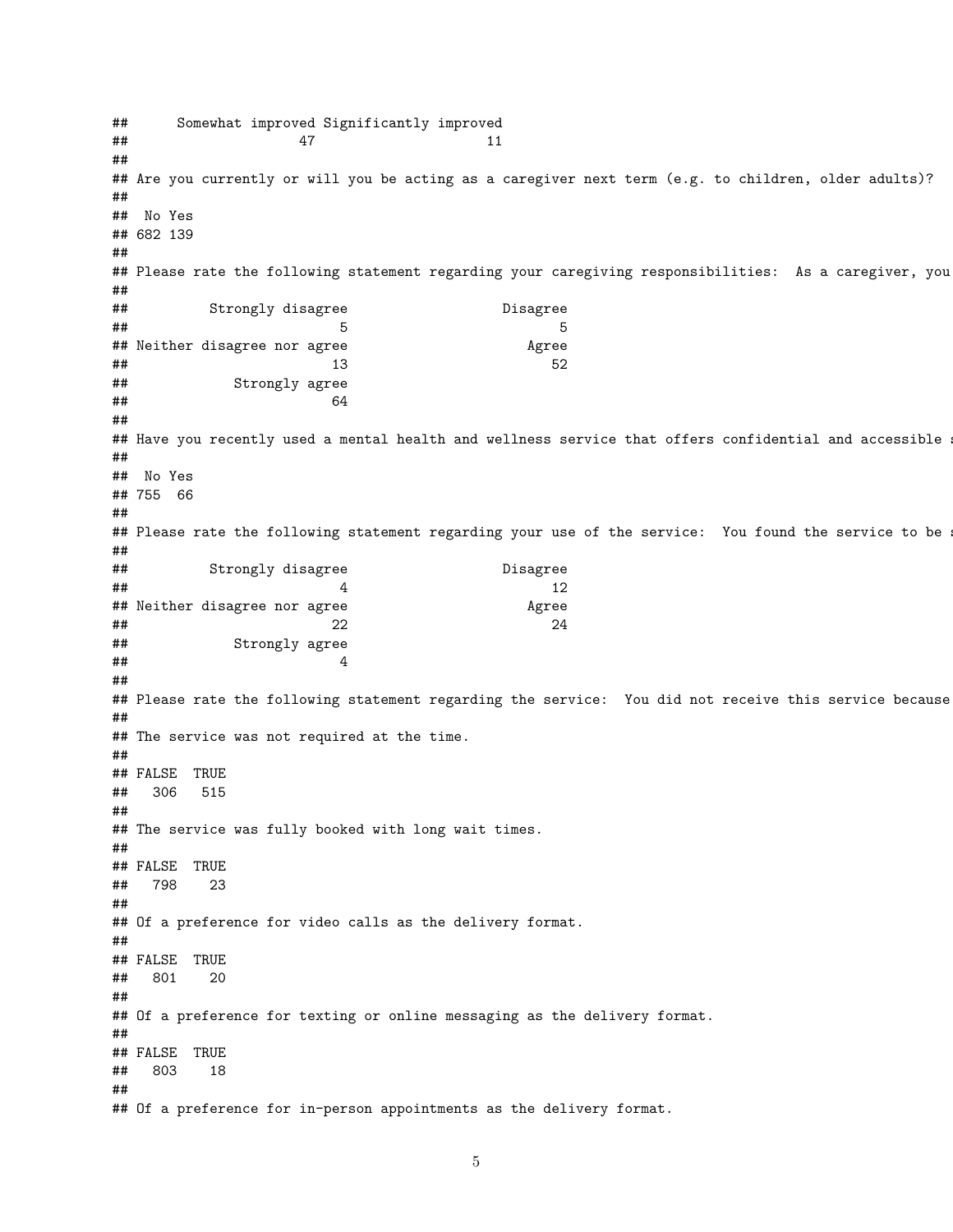## ## FALSE TRUE ## 690 131 ## ## Other ## service other

But some of these questions are of particular interest. . . for example, how are students actually doing?



### **Respondent wellbeing**

This result is rather unsurprising. Most students are doing worse as a result of the disruptions of COVID-19. More surprising is the small subet, around 9%, that are doing better. This result is worse than that obtained by a poll from the Angus Reid Institute. In their "COVID-19 Impact Index", they found 50% of individuals surveyed were doing a little or much worse, 42% felt no change, and 7% were better. While our sample contains a comparable proportion of individuals doing better, far fewer have been unaffected, with a much larger majority of individuals experiencing negative effects.

There are mental health and wellness service that offers confidential and accessible support, such as Empower Me and Good2Talk. Are students using them and finding them to be sufficient in addressing their concerns?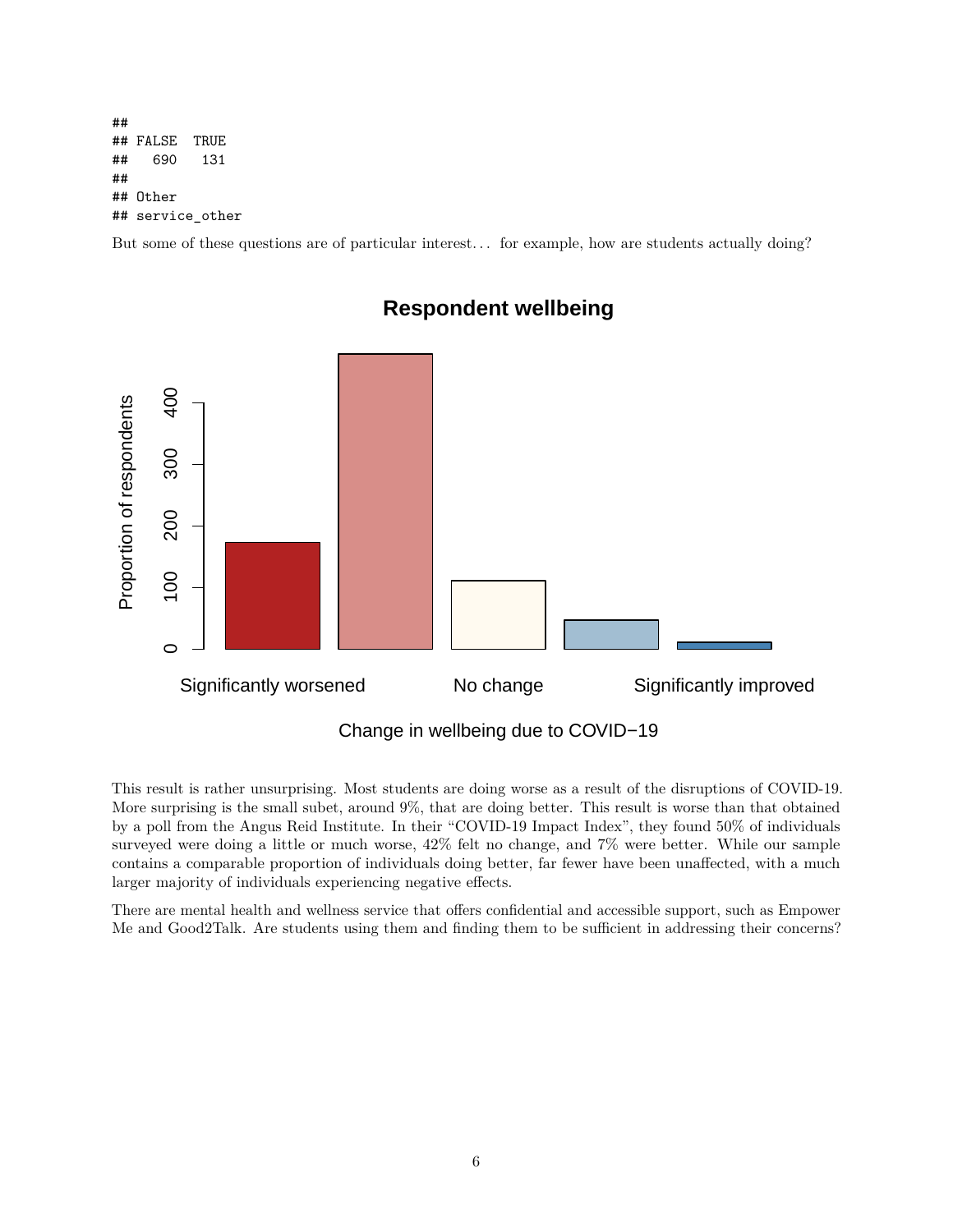# **Use of services**

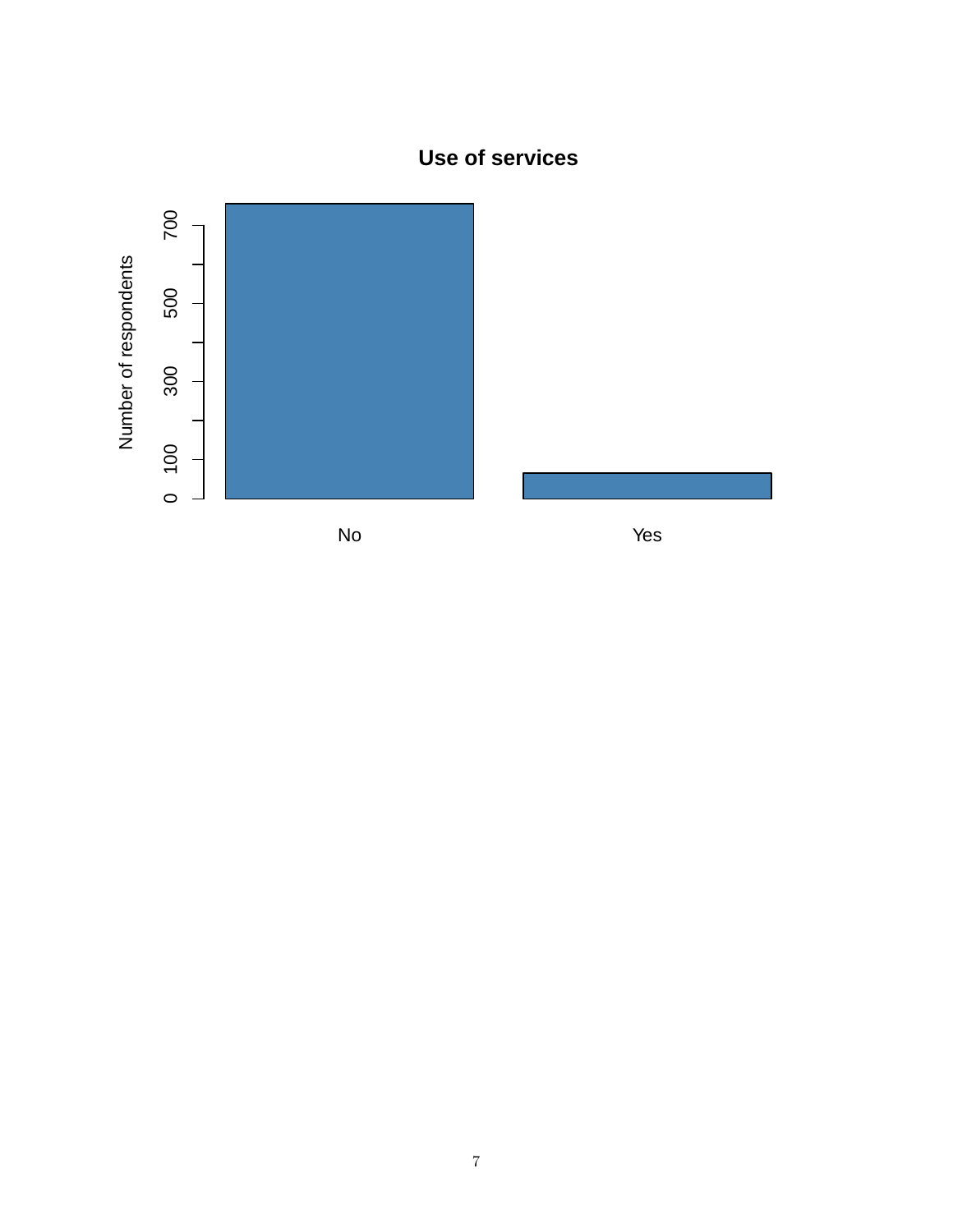## **Adequacy of services**



Although few respondents are using these services, those that do tend to agree with or are neutral to the adequacy of these services.

There were quite a few respondents who did opted not to use these services. Let's look into why that might be: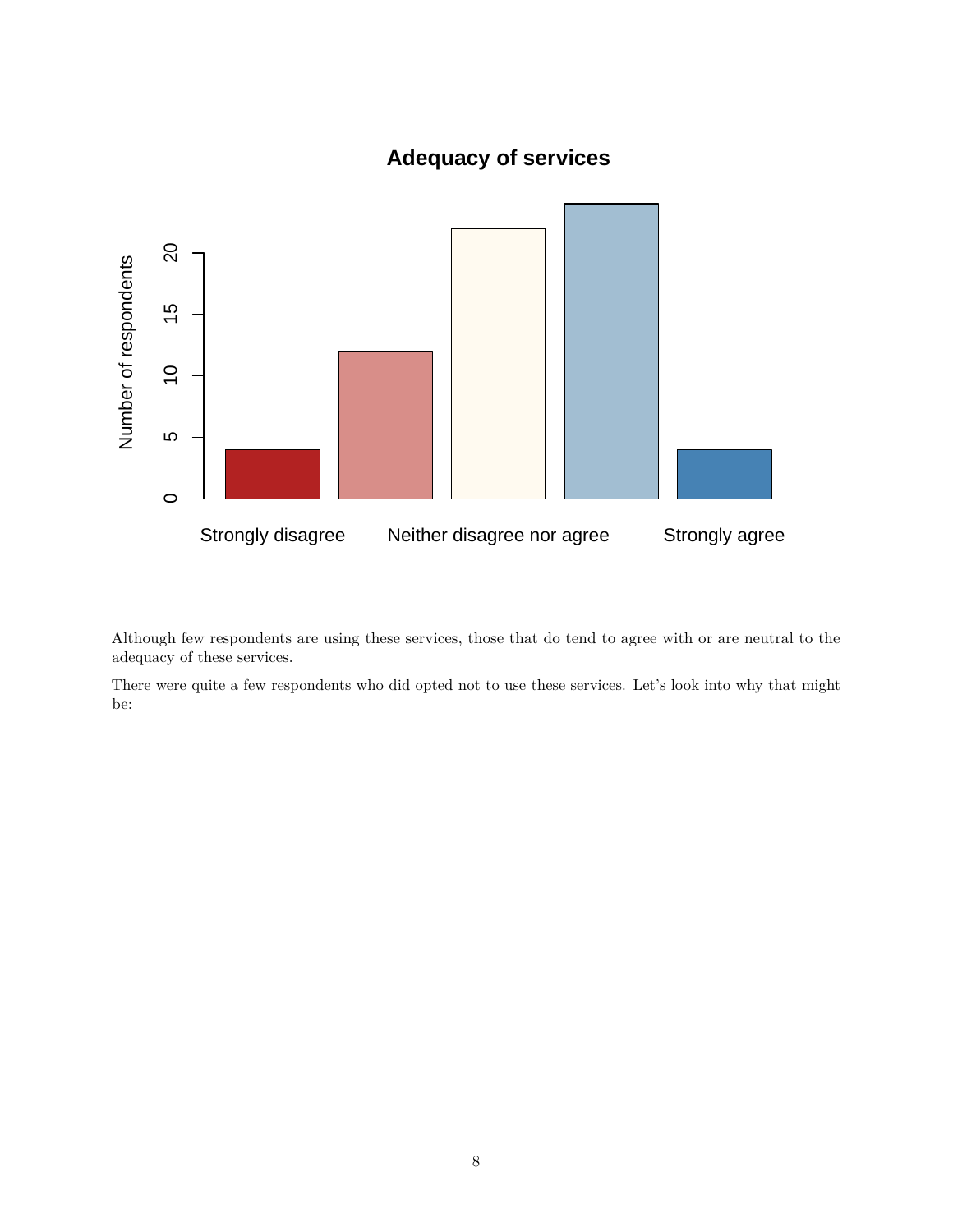

## **Reasons for not using service**

It appears that most respondents did not require the service at the time, however, issues with the service being fully-booked and preferences for other modes of mental health support were expressed.

Another key point of interest is the impact to student incomes. Let's view the distribution for our respondents.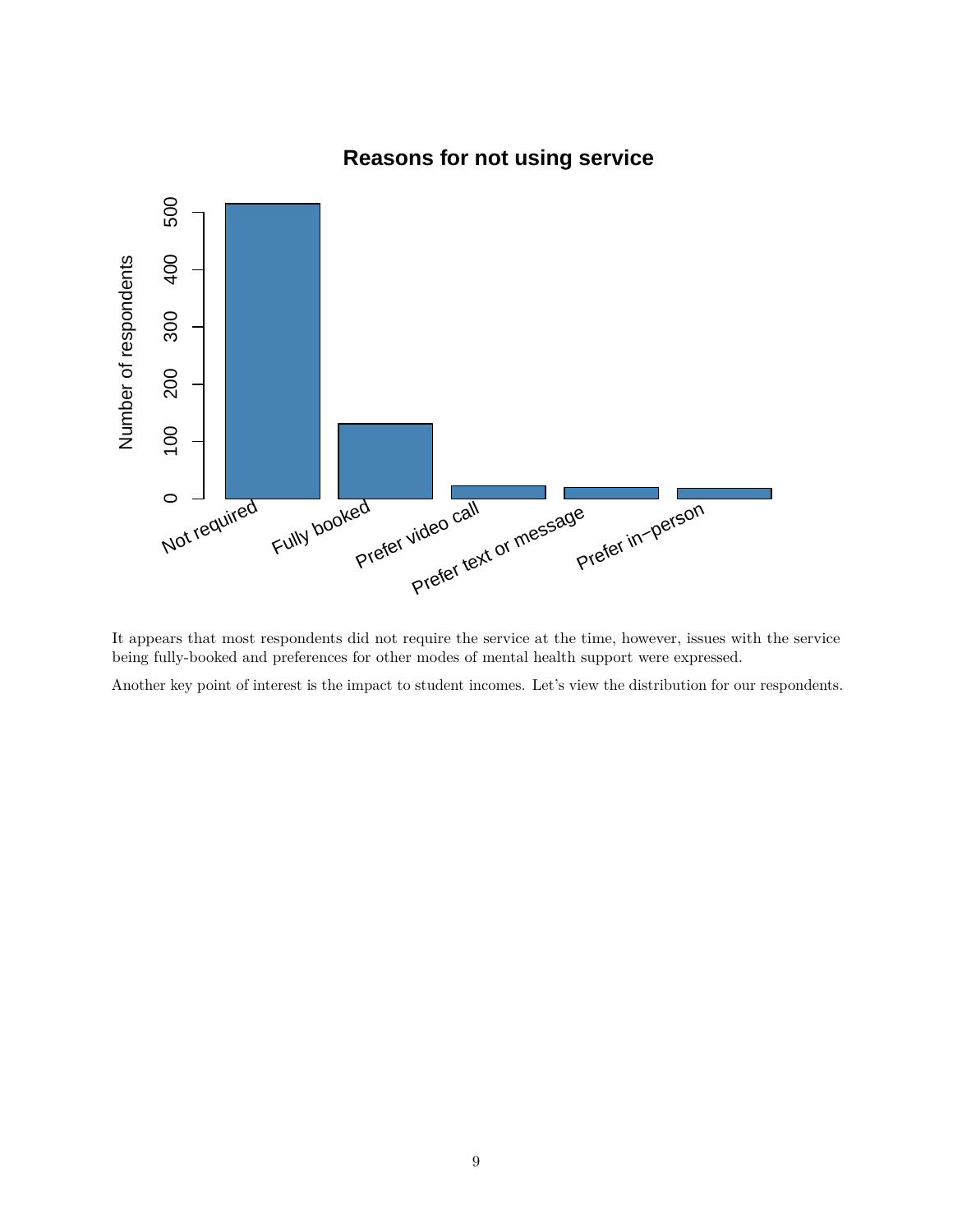

## **Income change as a result of COVID−19**

While some respondents have experienced a decrease in funding, a clear majority have seen no effect to their income, and a small minority has seen an increase. Perhaps they are writing articles or selling stockpiled masks? Let's focus on those individuals that lost incomes: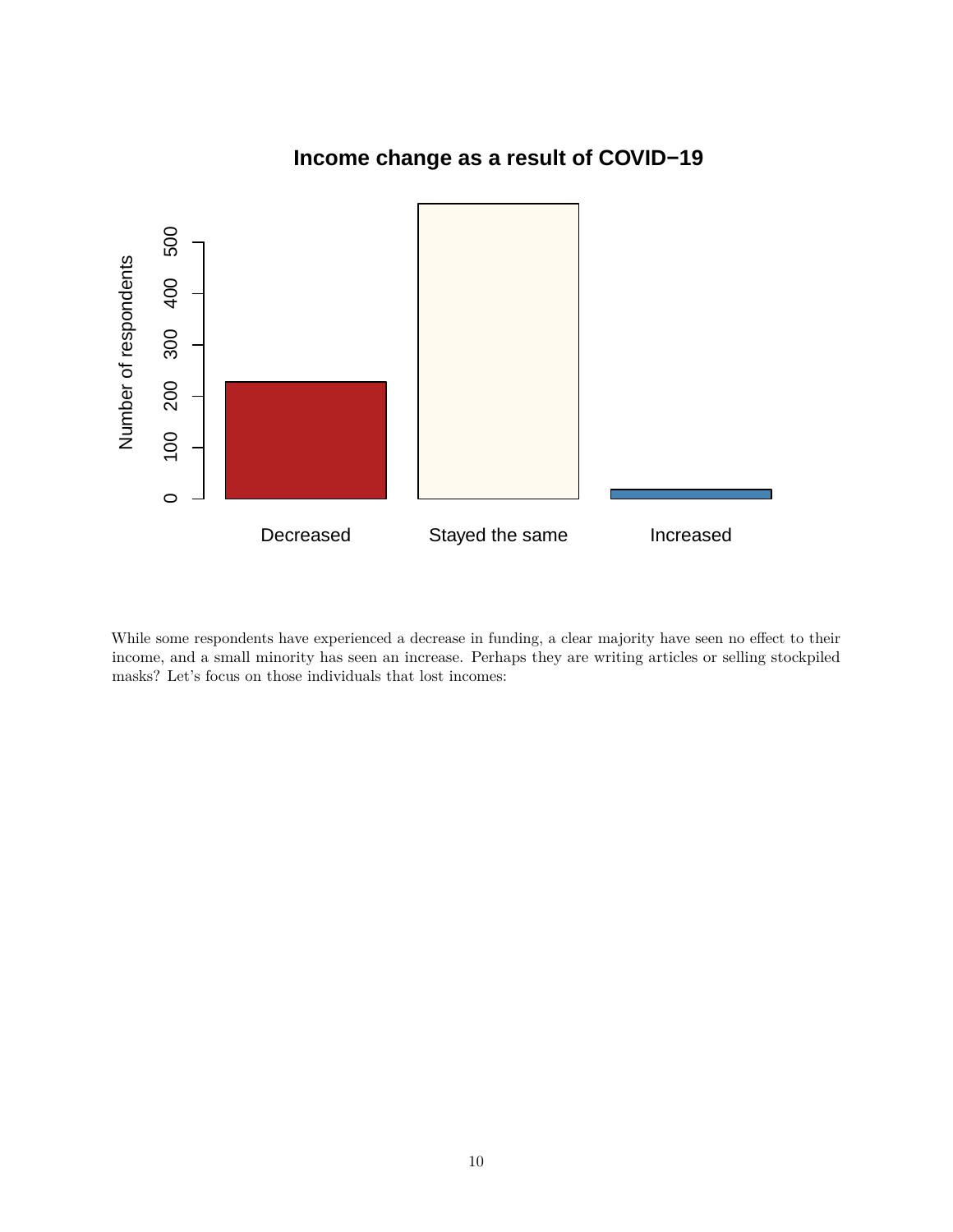

**Income loss due to COVID−19**

Pay attention to the scale here compared to the previous scale, we are dealing with much smaller numbers. There are two large groups present in this data, those that have seen income losses of less than 25%, and those that have seen income losses of 75-100%. Looking at the distribution of faculties for these large losses:

## ## AHS ARTS ENG ENV MATH SCI ## 0.08 0.10 0.54 0.17 0.05 0.06 ## ## AHS ARTS ENG ENV MATH SCI ## 0.13 0.17 0.29 0.13 0.15 0.13

We see a distribution in which engineering is overrepresented and math and science are under-represented, suggesting this impact is being felt most in engineering. We might wish to ensure this is not the result of random chance, however. Let's perform a permutation test to check exactly that.

```
##
## Pearson's Chi-squared test with simulated p-value (based on 2000
## replicates)
##
## data: table(faculty, income_decrease)
## X-squared = 29.195, df = NA, p-value = 0.08196
```
This indicates that we would expect a result this extreme about one out of every ten times if there really were no difference in income losses between faculties. I would not stake too much in this conclusion, then. It seems this income loss is hitting every faculty. How do students feel about this, though?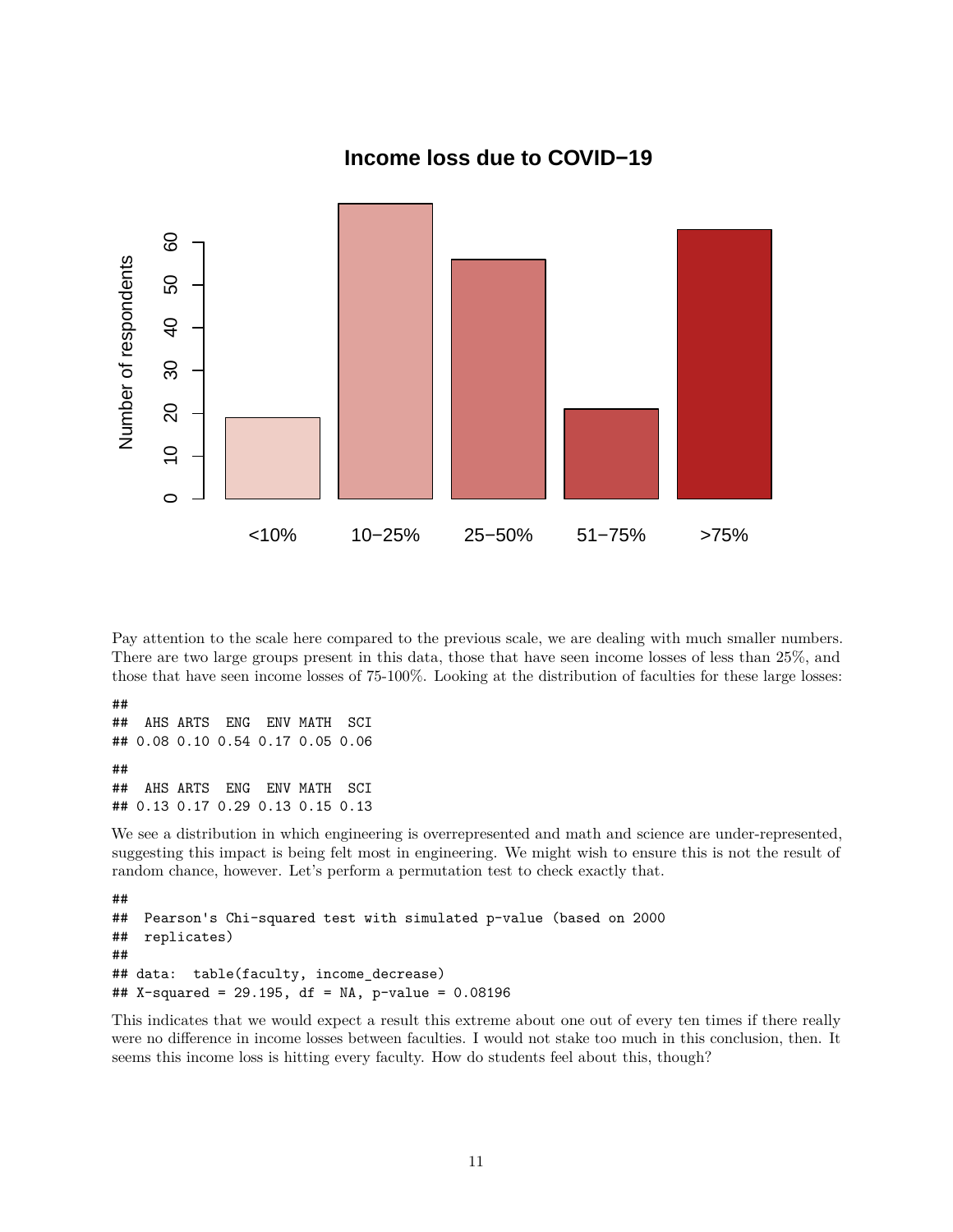

## **Are you concerned about your finances?**

It seems that a majority of respondents are concerned about their finances, even if they have not yet felt any impact from COVID-19 to their income. Another key aspect of student life is graduate milestones, the largest of which is graduation. Do students feel delayed by COVID-19 shutdowns?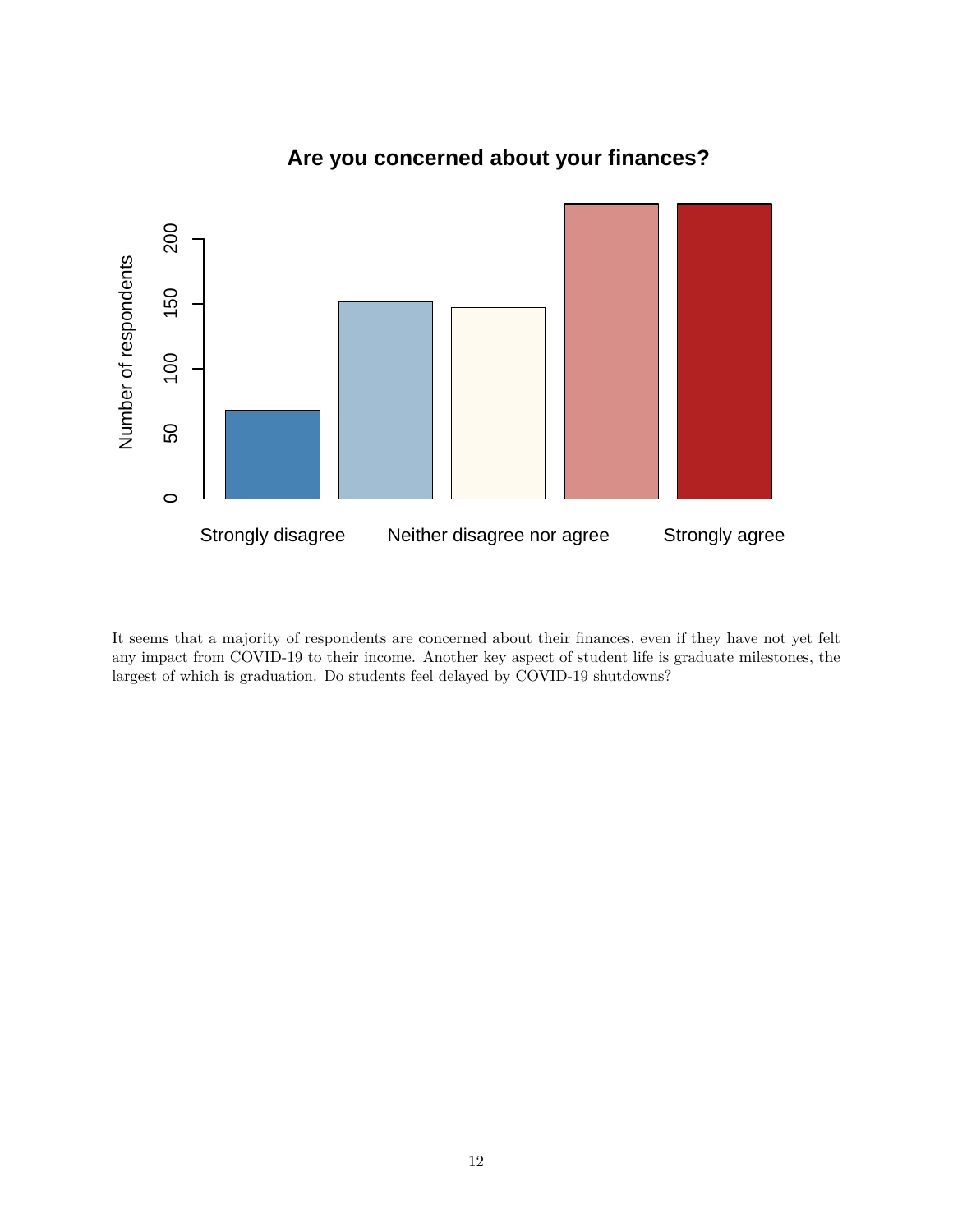

### **Do you think you will graduate on time?**

Only a minority of respondents feel as thought COVID-19 will delay their graduate date. Is this effect uniformly felt across faculties?

## faculty ## grad.on.time AHS ARTS ENG ENV MATH SCI ## No 30 44 80 36 19 36 ## Yes 77 97 159 70 103 70 ## ## Pearson's Chi-squared test with simulated p-value (based on 2000 ## replicates) ## ## data: grad.on.time and faculty ## X-squared = 15.379, df = NA, p-value = 0.008996

This difference in distribution is rather rare based on our permutation test, occurring in less than one in 100 simulations. Math, arts, and AHS students, it seems, feel less impacted by the COVID-19 shutdowns, while engineering, environment, and science students feel more impacted.

Moving on to the administration of courses over the spring semester. . .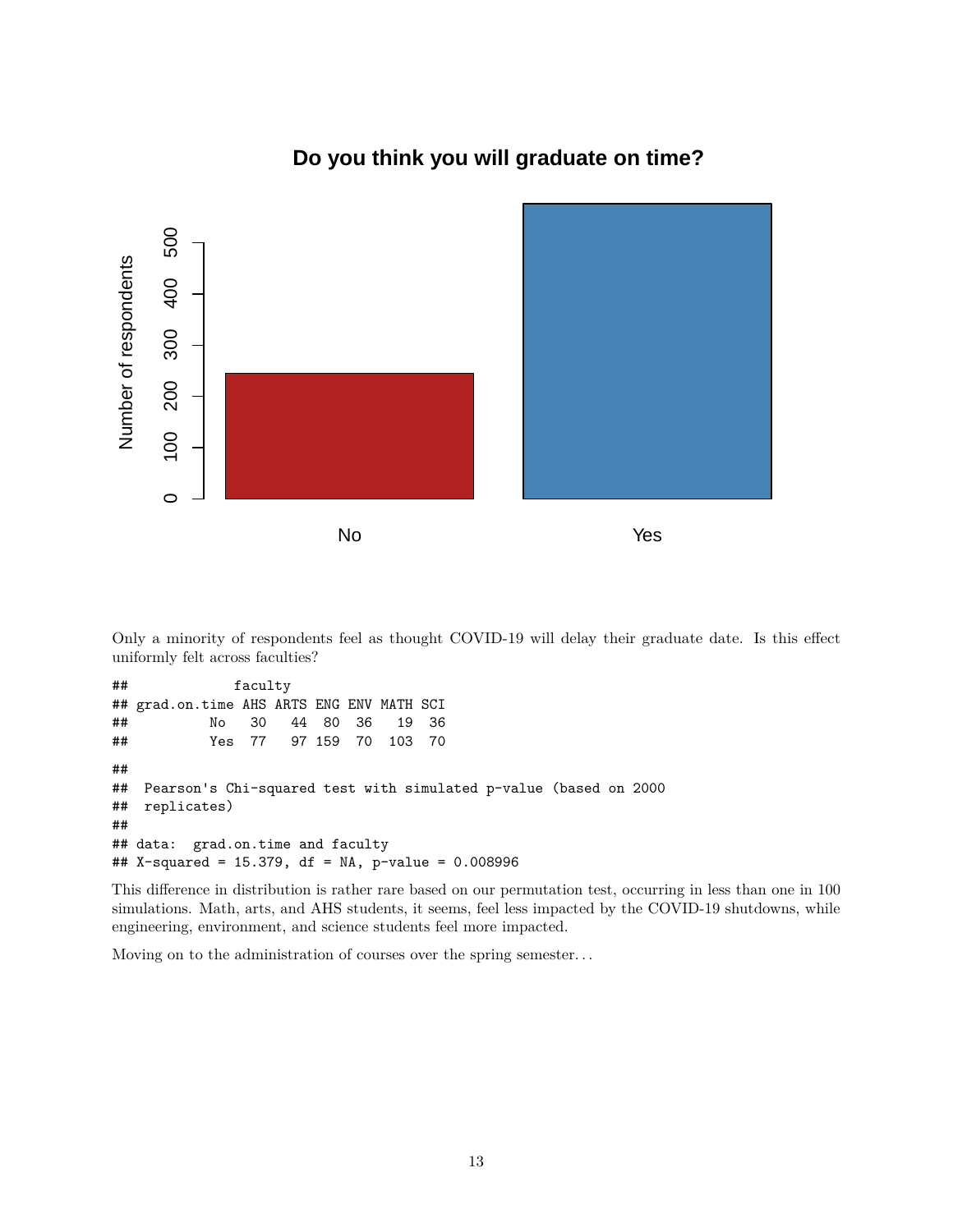

## **Are you enrolled in courses this spring?**

Most respondents indicated they would not by taking classes. Focusing now on the roughly 300 respondents that will be, we might ask whether they are comfortable with courses being fully online.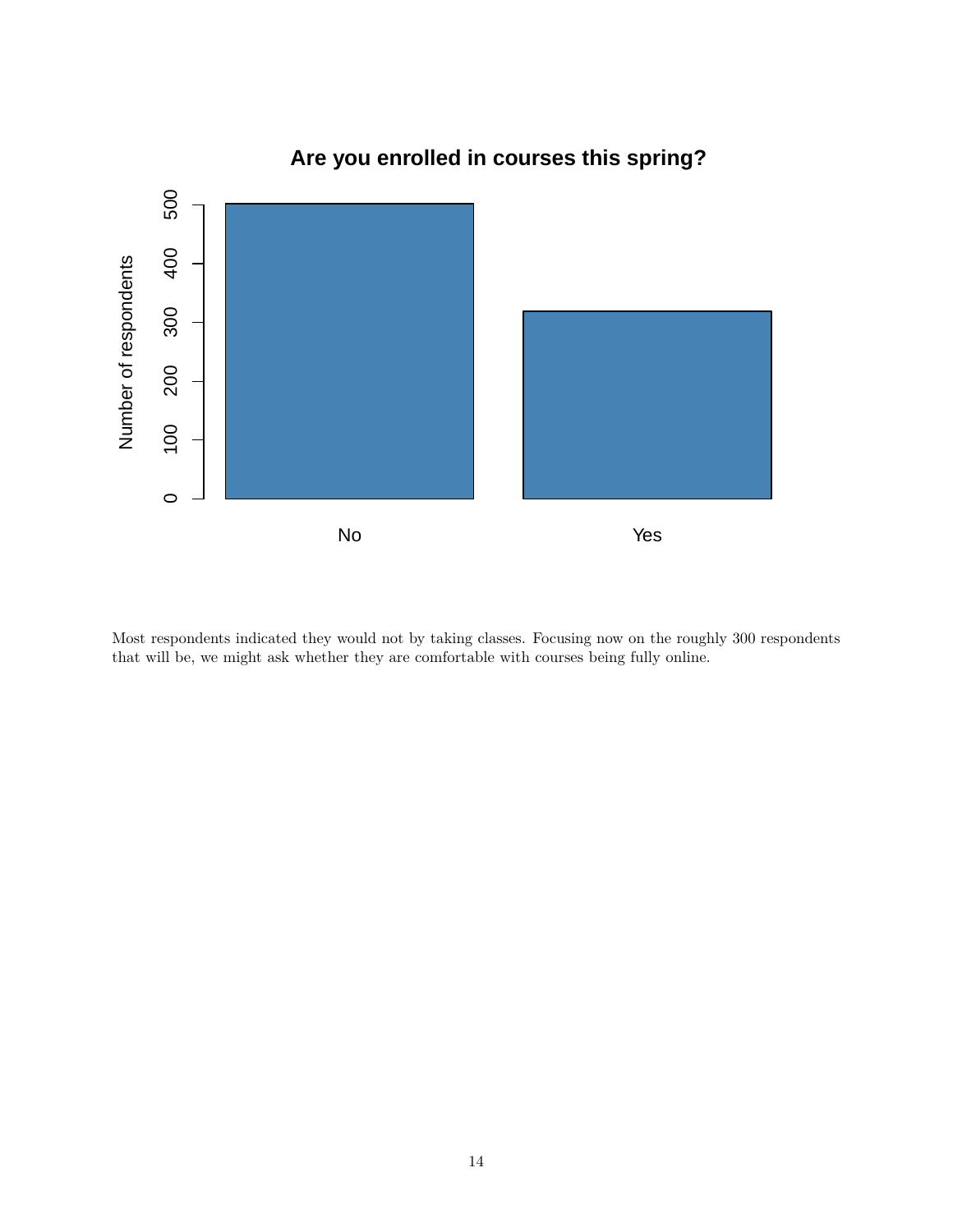

## **Are you comfortable with classes being fully online?**

This is not quite as clear-cut as previous outputs. While a plurality of respondents are not comfortable with classes being fully online, a majority are neutral or indicate comfort with online classes. By faculty,

| ## | enrolled comfort.online |                                                                        |   |    |  |  |  |    |    |
|----|-------------------------|------------------------------------------------------------------------|---|----|--|--|--|----|----|
|    |                         | ## faculty Strongly disagree Disagree Neither disagree nor agree Agree |   |    |  |  |  |    |    |
| ## | AHS                     |                                                                        |   | 5  |  |  |  | 5  | 12 |
| ## | ARTS                    | 19                                                                     |   | 26 |  |  |  |    | 8  |
| ## | ENG                     | 25                                                                     |   | 46 |  |  |  | 27 | 15 |
| ## | ENV                     |                                                                        | 2 | 3  |  |  |  | 9  | 11 |
| ## | MATH                    |                                                                        | 2 | 11 |  |  |  | 12 | 10 |
| ## | SCI                     |                                                                        | 2 | 6  |  |  |  | 6  | 8  |
| ## |                         | enrolled comfort.online                                                |   |    |  |  |  |    |    |
|    |                         | ## faculty Strongly agree                                              |   |    |  |  |  |    |    |
| ## | AHS                     | 19                                                                     |   |    |  |  |  |    |    |
| ## | ARTS                    |                                                                        |   |    |  |  |  |    |    |
| ## | ENG                     | 5                                                                      |   |    |  |  |  |    |    |
| ## | ENV                     | 3                                                                      |   |    |  |  |  |    |    |
| ## | MATH                    | 12                                                                     |   |    |  |  |  |    |    |
| ## | SCI                     |                                                                        |   |    |  |  |  |    |    |

There are some serious differences by faculty. While most math and environment students are neutral or comfortable with online classes, a strong majority of arts and engineering students are not. But what concerns do respondents have with online delivery?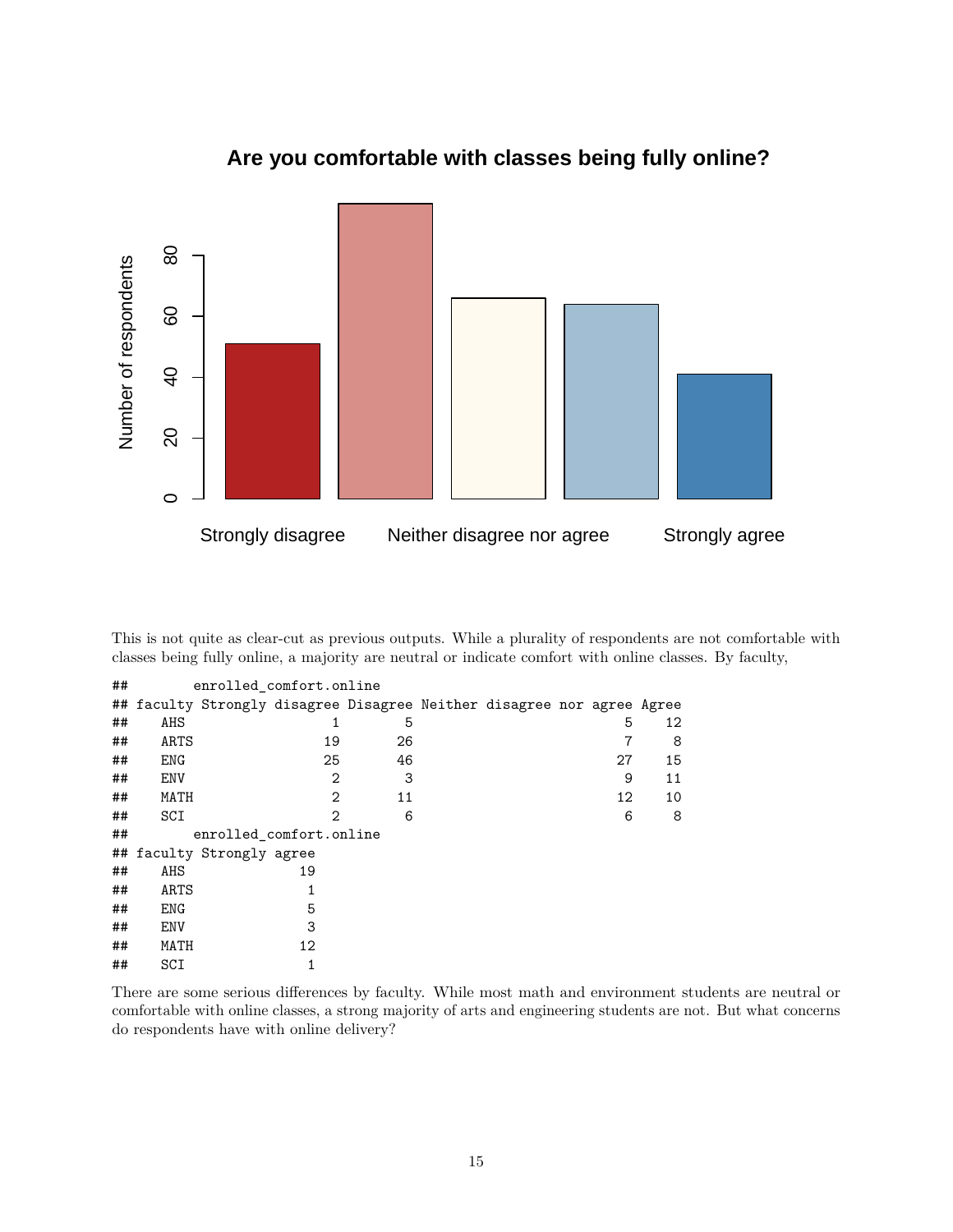

### **Online course concerns**

Two answers are dominant. Keeping in mind only 300 respondents saw this question, we can see that a majority of respondents are concerned about the quality of online courses, and equally about focusing on class while at home. Internet access is also a concern for a large proportion of respondents. Next, we might ask what planned activities have been disrupted by COIVD-19.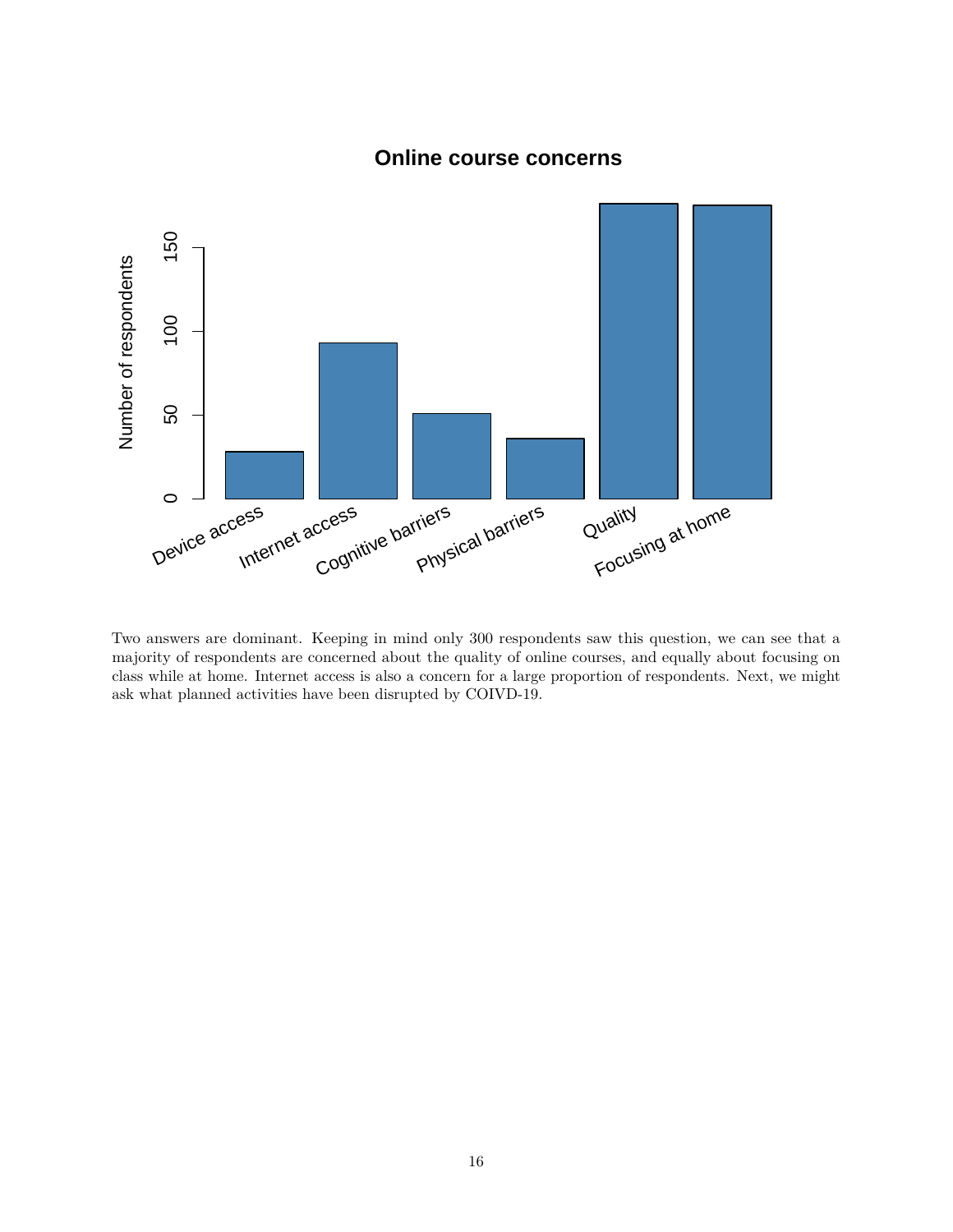

## **Planned spring activities**

Finally, we might ask how students have had their communication with their supervisor impacted.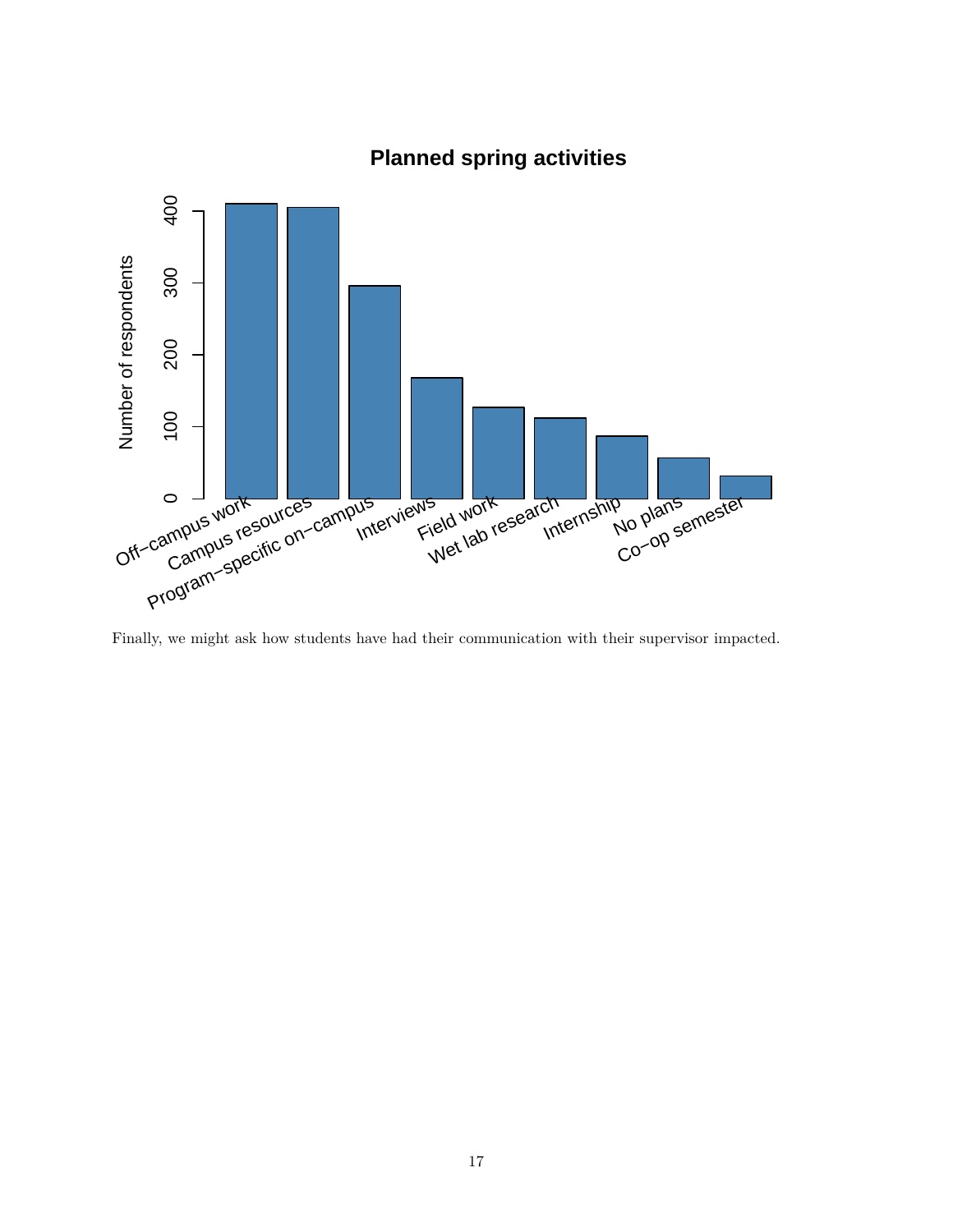

### **Impact on supervisor communication**

While a large fraction of respondents have seen their communication worsened by COVID-19 measures, a plurality has see no change, and a small fraction has seen an improvement.

### **By Faculties**

Let's take another look at wellbeing, as we are ultimately mostly concerned with helping student wellbeing. Are there large differences by faculty?

## AHS ARTS ENG ENV MATH SCI ## Significantly worsened 17 36 49 25 20 26 ## Somewhat worsened 65 81 138 67 68 60 ## No impact 19 15 33 10 22 12 ## Somewhat improved 5 7 15 4 9 7 ## Significantly improved 1 2 4 0 3 1 ## ## Pearson's Chi-squared test with simulated p-value (based on 2000 ## replicates) ## ## data: wellbeingFac ## X-squared =  $16.44$ , df = NA, p-value = 0.6987

There do not seem to be. A permutation test indicates that our particular distribution of responses is not particularly extreme. More clearly, we can conclude that every faculty is experiencing wellbeing issues in roughly the same way.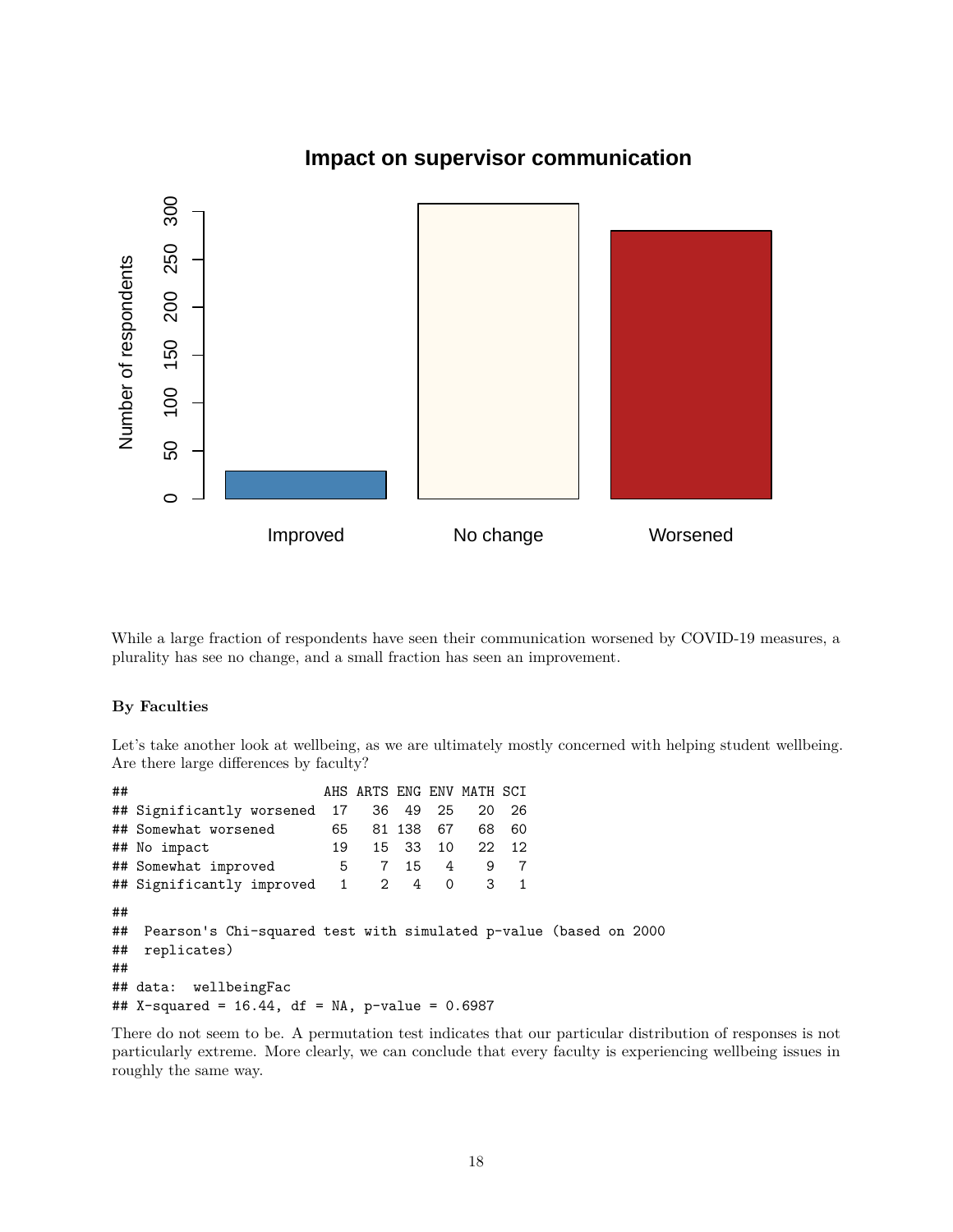#### **Money doesn't buy happiness. . .**

This is rather indirect, however. We might wish to ask more directly whether income loss impacts respondent wellbeing in this data. Below is a table and, you guessed it, another permutation test.

| ##       |                                                                  | income                              |  |     |    |  |
|----------|------------------------------------------------------------------|-------------------------------------|--|-----|----|--|
|          | ## wellbeing                                                     | Decreased Stayed the same Increased |  |     |    |  |
| ##       | Significantly worsened                                           | 55                                  |  | 115 | 3  |  |
| ##       | Somewhat worsened                                                | 132                                 |  | 335 | 12 |  |
| ##       | No impact                                                        | 31                                  |  | 79  |    |  |
| ##       | Somewhat improved                                                |                                     |  | 39  | 1  |  |
| ##       | Significantly improved                                           | 3                                   |  |     |    |  |
| ##<br>## | Pearson's Chi-squared test with simulated p-value (based on 2000 |                                     |  |     |    |  |
| ##       | replicates)                                                      |                                     |  |     |    |  |
| ##       |                                                                  |                                     |  |     |    |  |
|          | $\#$ # data: table(wellbeing, income, exclude = "")              |                                     |  |     |    |  |
|          | ## X-squared = 8.959, df = NA, p-value = $0.3143$                |                                     |  |     |    |  |

This indicates an important result that is somewhat spoiled by the section header. Respondents seem to be affected by COVID19 in ways which are not simply economic, as income change and wellbeing change are likely independent in our data. Addressing the wellbeing concerns of students is clearly about much more than making sure they have income.

#### **. . . so what does?**

Let's cast a broader net, though. What variables are most associated with wellbeing in this data?

| ## | online.concern               | supervisor_person                               |
|----|------------------------------|-------------------------------------------------|
| ## | 0.00009999                   | 0.00009999                                      |
| ## | wellbeing                    | service_notrequired                             |
| ## | 0.00009999                   | 0.00009999                                      |
| ## | service_personpref           | grad.on.time                                    |
| ## | 0.00009999                   | 0.00019998                                      |
| ## | supervisor.change            | service                                         |
| ## | 0.00039996                   | 0.00049995                                      |
| ## | enrolled comfort.online      | finances                                        |
| ## | 0.00079992                   | 0.00089991                                      |
| ## | activity_campusres           | citizenship                                     |
| ## | 0.00229977                   | 0.00269973                                      |
| ## | online.concern device.access | service booked                                  |
| ## | 0.00459954                   | 0.00799920                                      |
| ## |                              | service_textpref online.concern_internet.access |
| ## | 0.01269873                   | 0.01539846                                      |
| ## | caregiver_balance            | enrolled                                        |
| ## | 0.02699730                   | 0.03919608                                      |
| ## | online.concern cognitive     | activity_field                                  |
| ## | 0.09399060                   | 0.10028997                                      |
| ## | activity_intern              | income decrease                                 |
| ## | 0.10478952                   | 0.12048795                                      |
| ## | supervisor_online            | comments                                        |
| ## | 0.13748625                   | 0.14008599                                      |
|    |                              |                                                 |

Above is a list of p-values for the assocation of variables to wellbeing. I want those of you that understand p-values to forget everything you know about them. Here, we are not trying to use them to make a statistical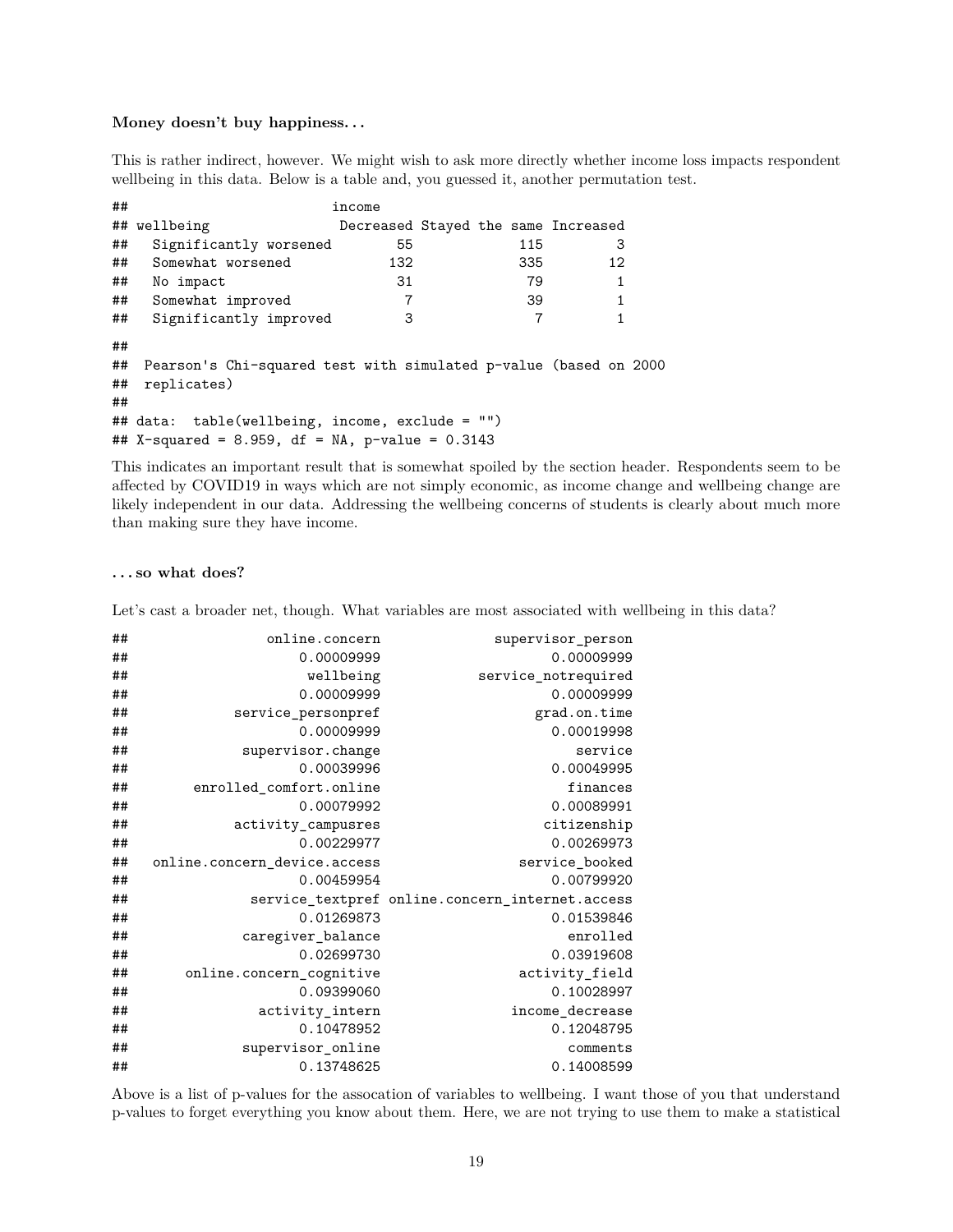statement, but instead are using p-values as a conveniently scaled measure of association. A smaller value indicates a stronger association. These permutation p-values indicate how frequently samples as extreme as that viewed occurred in simulation.

We can see immediately that a number of variables are strongly related to wellbeing. Primary among those are the concern over online course administration, typically contacting supervisors in person, use of services, a perference for in-person services, appraisal of on-time graudation, and concern over finances. A handful of these are printed in contingency tables below for your perusal. It's a good exercise to view these and try to note the differences in column and row distributions.

```
## grad.on.time
## wellbeing No Yes
## Significantly worsened 70 103
## Somewhat worsened 148 331
## No impact 14 97
## Somewhat improved 12 35
## Significantly improved 1 10
## online.concern
## wellbeing No Yes
## Significantly worsened 58 115
## Somewhat worsened 264 215
## No impact 70 41
## Somewhat improved 29 18
## Significantly improved 6 5
## service notrequired
## wellbeing FALSE TRUE
## Significantly worsened 116 57
## Somewhat worsened 162 317
## No impact 15 96
## Somewhat improved 9 38
## Significantly improved 4 7
## service_personpref
## wellbeing FALSE TRUE
## Significantly worsened 118 55
## Somewhat worsened 411 68
## No impact 107 4
## Somewhat improved 44 3
## Significantly improved 10 1
## citizenship
## wellbeing Canadian Citizen Canadian Permanent Resident
## Significantly worsened 0.23 0.19
## Somewhat worsened 0.59 0.43
## No impact 0.13 0.17
## Somewhat improved 0.05 0.21
## Significantly improved 0.01 0.00
## citizenship
## wellbeing International Student
## Significantly worsened 0.18
## Somewhat worsened 0.60
## No impact 0.14
## Somewhat improved 0.05
## Significantly improved 0.02
```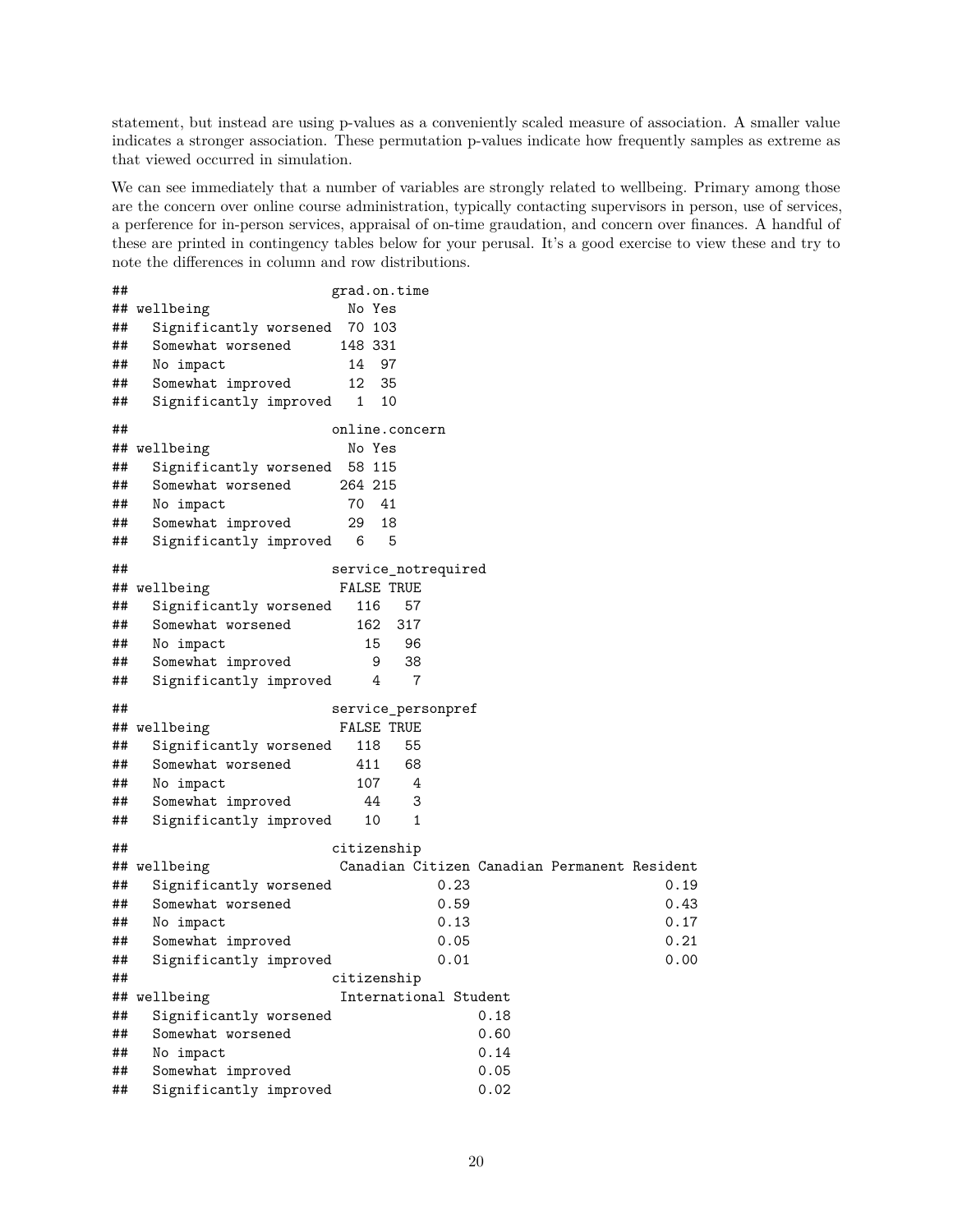#### **Themes**

As a final piece of analysis on this data, we might want to view the comments and determine what they concern. Some simple processing allows us to take the broadest view first and view the simple word frequencies in the comments (note that uninformative "stop words" are removed before this plot is displayed):

### ## Loading required package: NLP



Unsurprisingly, the terms "student" and "graduate" appear very frequently, as do other uninformative terms, such as "university" and "work". What about pairs of terms?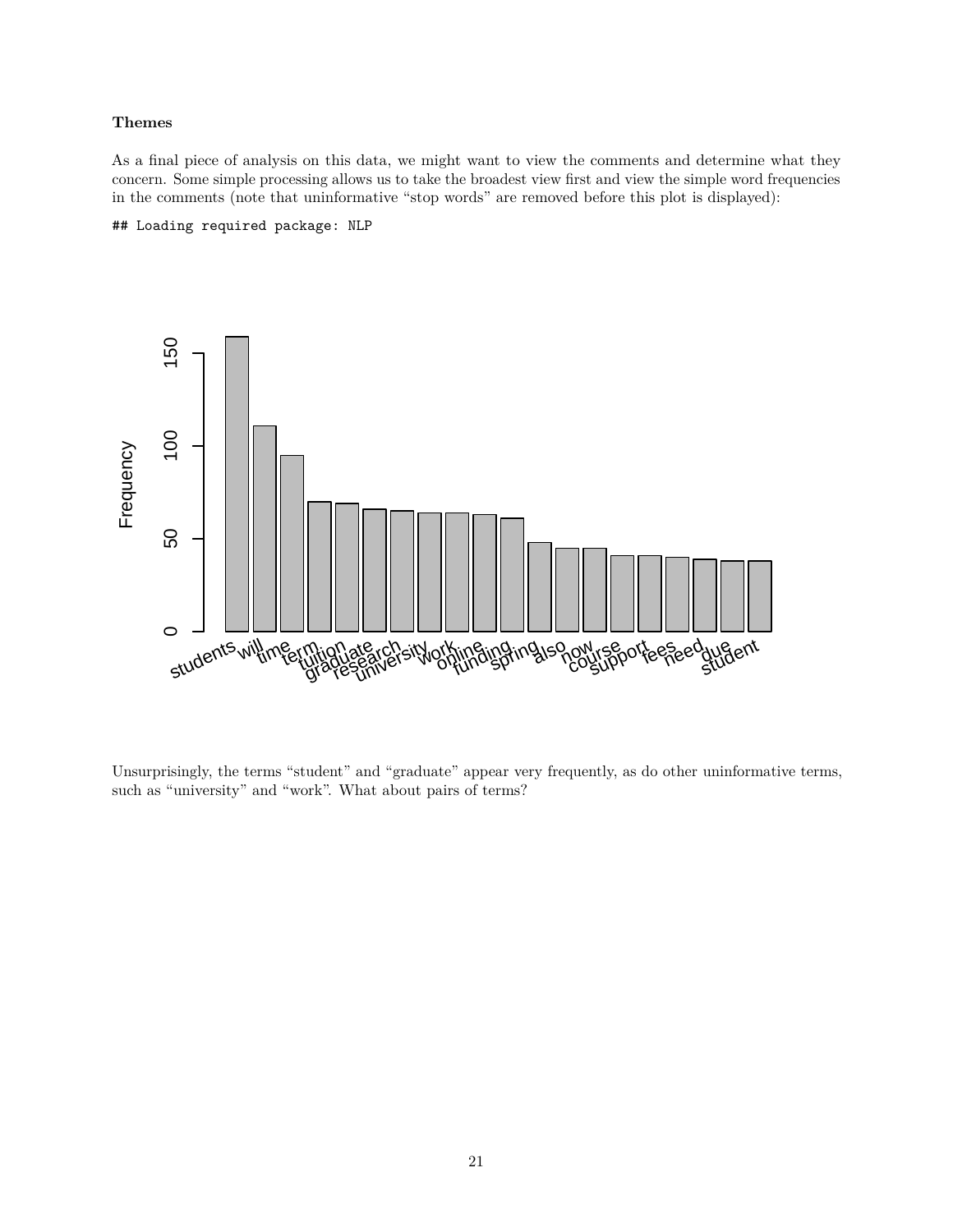

That's interesting, some terms are expected from the single-word analysis, such as "graduate student" and "grad student", but a few pairs of terms which are more informative seem to pop out. In particular, we can see that tuition fees, the spring term, and mental health are key concerns. Additionally, the two pairs "part time" and "full time" appear frequently in the data, suggesting that students have questions about strategic choices related to their enrolment status. There also appears to be a sense of urgency, "right now" is one of the most common pairs of terms. Many students might feel compelled to go inactive or into part-time studies in order to save on tuition, and the comments seem to reflect this dilemma. Let's clean these up a bit by combining some common occurrences to see a little more: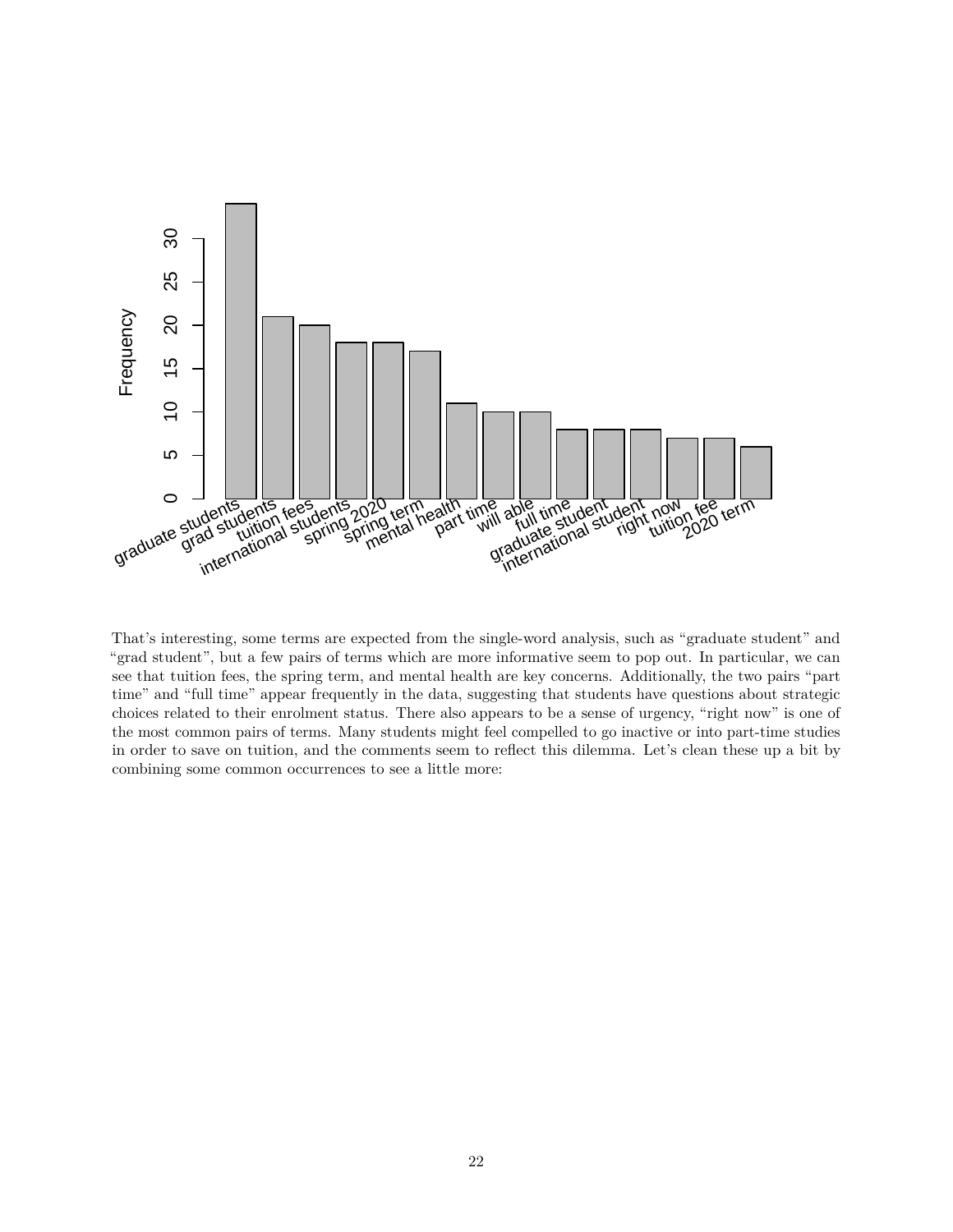

The context of "will" in all of these seems highly uninformative, let's try that again with it removed.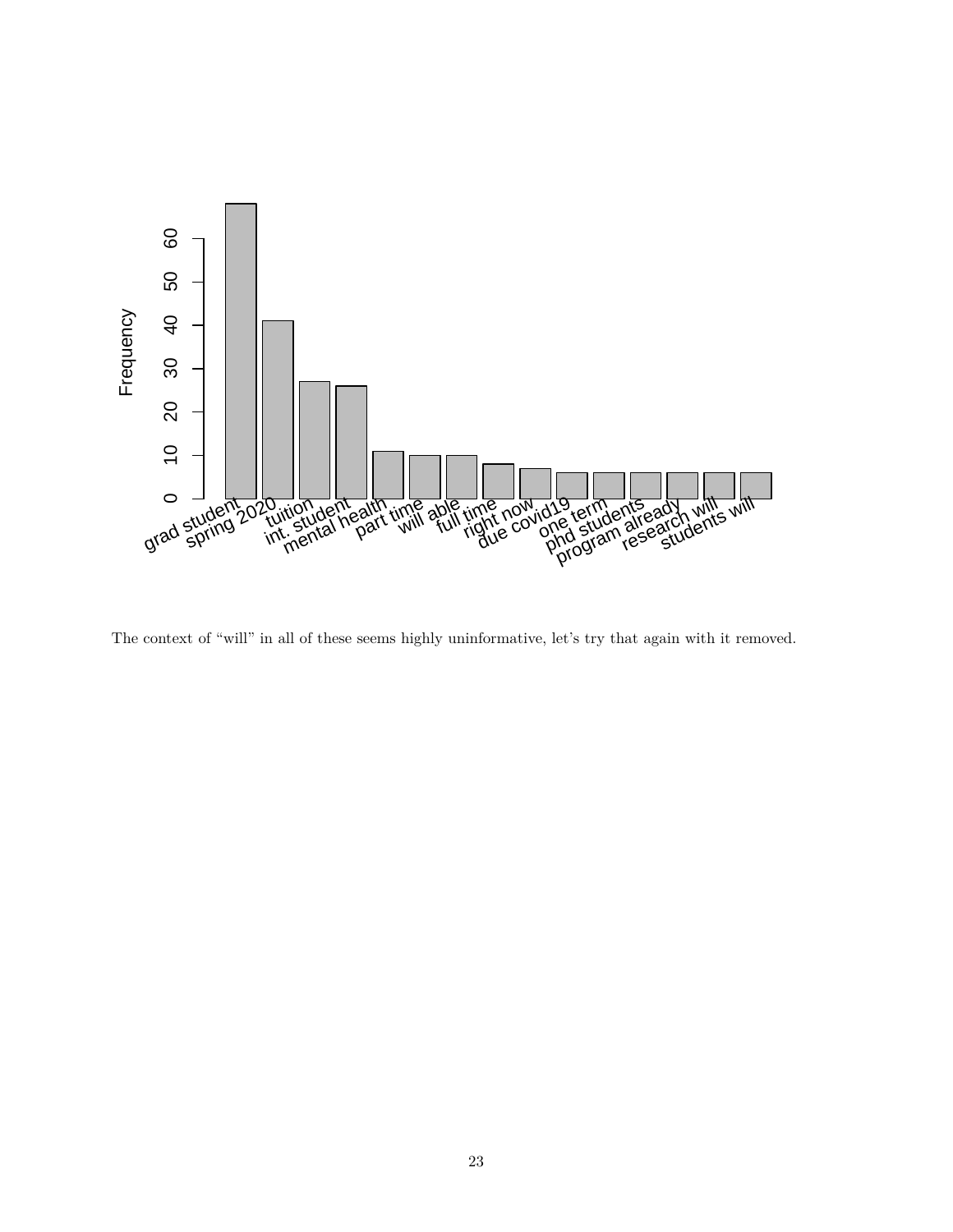

That makes some concerns that were hidden before very obvious, we can see that some students are also mentioning "work[ing from] home", a comment we couldn't see before. At this point all of these frequencies are quite low, however. There were over three hundred comments, after all. We could continue up to triplets or more of variables, but let's take a different approach. For each of these pairs, we might ask what other words occur in the same comments. Let's take a look. The tables below give word pairings and then prints below these pairings the counts of other words which occur in the same comments

|    | ## grad student           |         |                    |         |                |                 |                    |                     |                |
|----|---------------------------|---------|--------------------|---------|----------------|-----------------|--------------------|---------------------|----------------|
| ## |                           |         |                    |         |                |                 |                    |                     |                |
| ## | student                   | grad    | research           |         | funding        | time            |                    | students university |                |
| ## | 82                        | 69      |                    | 23      | 21             | 21              | 19                 |                     | 18             |
| ## | support                   | tuition | access             |         | need           | work            | online             | program             |                |
| ## | 15                        | 14      |                    | 12      | 12             | 12 <sup>°</sup> | 11                 |                     | 11             |
| ## | us                        | made    | term               |         | working        | also            | many               |                     | now            |
| ## | 11                        | 10      |                    | 10      | 10             | 9               | 9                  |                     | 9              |
| ## | can                       |         | graduate available |         | even           | home            | impacted           |                     | may            |
| ## | 8                         |         | 8                  |         | $\overline{7}$ | $\overline{7}$  |                    |                     | $\overline{7}$ |
| ## | pandemic                  | since   |                    |         |                |                 |                    |                     |                |
| ## | $\overline{7}$            |         | 7                  |         |                |                 |                    |                     |                |
| ## |                           |         |                    |         |                |                 |                    |                     |                |
| ## |                           |         |                    |         |                |                 |                    |                     |                |
|    | $\text{\#}$ # spring 2020 |         |                    |         |                |                 |                    |                     |                |
| ## |                           |         |                    |         |                |                 |                    |                     |                |
| ## | spring                    | 2020    | tuition            | course  | time           |                 | online<br>research |                     | courses        |
| ## | 43                        | 39      | 19                 | 12      | 12             |                 | 11                 | 11                  | 10             |
| ## | due                       |         | term situation     | student | students       |                 | also               | fall                | full           |
| ## | 9                         | 9       | 8                  | 8       | 8              |                 | 7                  | 7                   | $\overline{7}$ |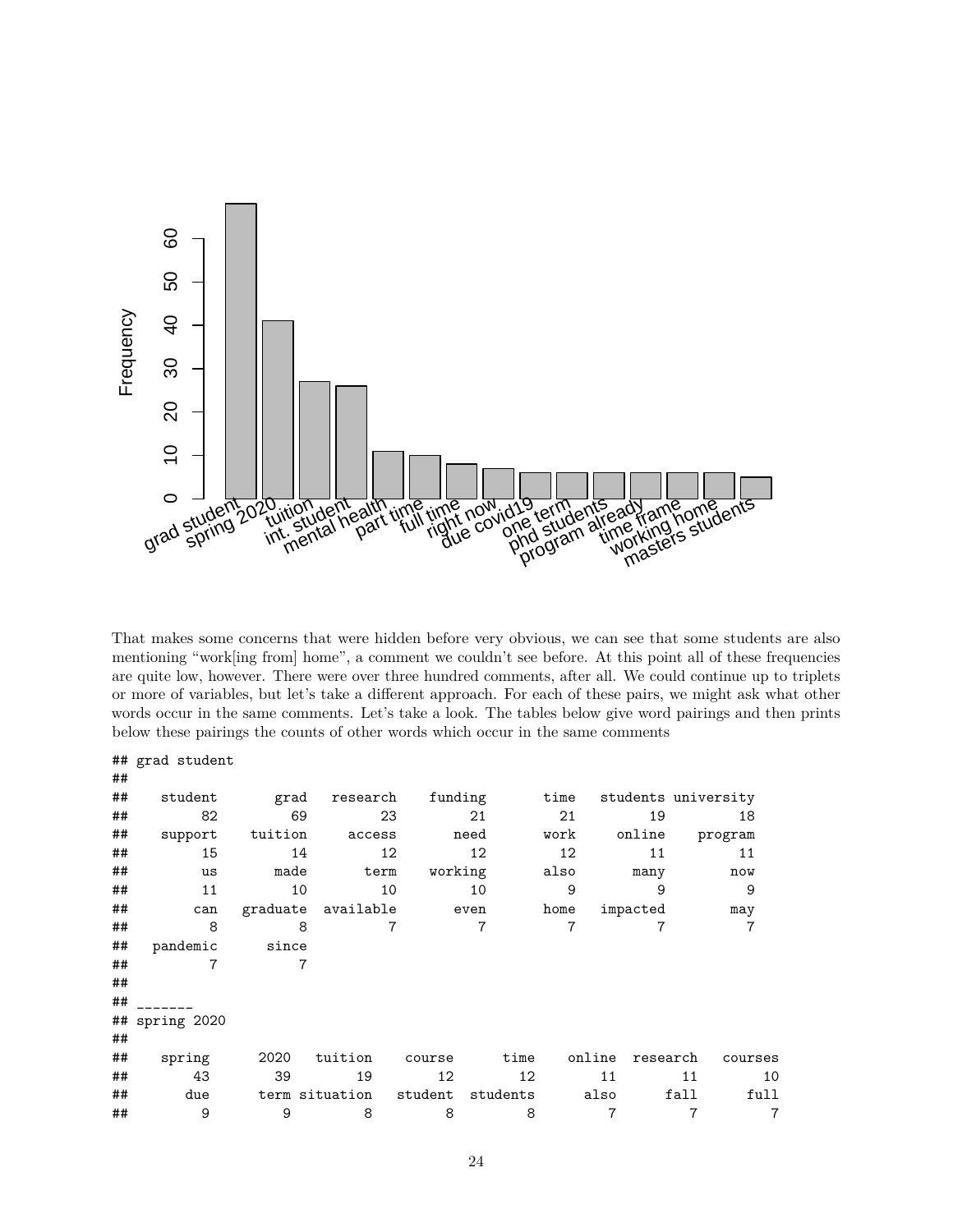| ## | funding                    |                      |                 | need campus concerned                      | fees                                        | reduced                          | work<br>access            |   |
|----|----------------------------|----------------------|-----------------|--------------------------------------------|---------------------------------------------|----------------------------------|---------------------------|---|
| ## | $\overline{7}$             | $\overline{7}$       | $\overline{6}$  | $\overline{6}$                             | $6\overline{6}$                             | 6                                | 6                         | 5 |
| ## | continue                   | grad increased know  |                 |                                            | $\begin{array}{c}\n\text{lab}\n\end{array}$ | offered                          |                           |   |
| ## | $-5$                       | $5^{\circ}$          | $\overline{5}$  | $\overline{5}$                             | $5^{\circ}$                                 | $-5$                             |                           |   |
| ## |                            |                      |                 |                                            |                                             |                                  |                           |   |
| ## |                            |                      |                 |                                            |                                             |                                  |                           |   |
| ## | int. student               |                      |                 |                                            |                                             |                                  |                           |   |
| ## |                            |                      |                 |                                            |                                             |                                  |                           |   |
| ## | student                    |                      |                 | int. tuition students time_university part |                                             |                                  |                           |   |
| ## | 33                         | 26                   | 13              | 11                                         | 9                                           | $\sim$ 8                         | $\overline{7}$            |   |
| ## | covid19                    |                      |                 | due especially spring                      | us                                          | also                             | can                       |   |
| ## | $\overline{6}$             | $6\overline{6}$      | $\overline{6}$  | $\overline{6}$                             | $6\overline{6}$                             | 5                                | 5                         |   |
| ## | fees                       | financial            | help            | pay                                        |                                             | support term                     | concern                   |   |
| ## | 5                          | $\overline{5}$       | $5\overline{5}$ | $5^{\circ}$                                | $\overline{5}$                              | 5                                | 4                         |   |
| ## | crisis                     | get                  |                 | grad health many situation                 |                                             |                                  | work                      |   |
| ## | 4                          | $\overline{4}$       | $\overline{4}$  | 4                                          | $\overline{4}$                              | 4                                | 4                         |   |
|    | able                       |                      |                 |                                            |                                             |                                  |                           |   |
| ## | $\overline{\phantom{a}}$ 3 | burden               |                 |                                            |                                             |                                  |                           |   |
| ## |                            | 3                    |                 |                                            |                                             |                                  |                           |   |
| ## |                            |                      |                 |                                            |                                             |                                  |                           |   |
| ## |                            |                      |                 |                                            |                                             |                                  |                           |   |
|    | ## mental health           |                      |                 |                                            |                                             |                                  |                           |   |
| ## |                            |                      |                 |                                            |                                             |                                  |                           |   |
| ## |                            | mental health income |                 |                                            |                                             | tuition student time university  |                           |   |
| ## | 12                         | 11                   | 8               | $\overline{7}$                             | $\overline{6}$                              | $\overline{6}$                   | 6                         |   |
| ## | family                     |                      | also financial  |                                            |                                             | funding online pandemic research |                           |   |
| ## | 5                          | $\overline{4}$       | 4               | $\overline{4}$                             |                                             | $4\overline{4}$                  | 4                         |   |
| ## | resources                  | can                  |                 | care decreased department                  |                                             | go                               | grad                      |   |
| ## | 4                          | 3                    |                 | 3<br>3                                     | 3                                           | 3                                | 3                         |   |
| ## | increased                  | isolated             | much            | now                                        |                                             | stress students                  | well                      |   |
| ## | $\mathbf{3}$               | 3                    |                 | 3<br>3                                     | 3                                           | 3                                | 3                         |   |
| ## | work                       | year                 |                 |                                            |                                             |                                  |                           |   |
| ## | -3                         | 3                    |                 |                                            |                                             |                                  |                           |   |
| ## |                            |                      |                 |                                            |                                             |                                  |                           |   |
| ## |                            |                      |                 |                                            |                                             |                                  |                           |   |
|    | ## part time               |                      |                 |                                            |                                             |                                  |                           |   |
| ## |                            |                      |                 |                                            |                                             |                                  |                           |   |
| ## | time                       | us                   |                 | student part university due int.           |                                             |                                  |                           |   |
|    |                            |                      |                 | <b>##</b> 13 13 12 10 8 5 5                |                                             |                                  |                           |   |
| ## |                            | jobs students        | also            | concern                                    | course                                      |                                  | covid19 different         |   |
| ## | 5                          | $5\phantom{.0}$      | 4               | 4                                          | $\overline{4}$                              | $\overline{4}$                   | $\overline{4}$            |   |
| ## | financial                  | funding              | grad            | pay                                        | can                                         | crisis                           | even                      |   |
| ## | $\overline{4}$             | $\overline{4}$       |                 | $\overline{4}$<br>4                        | 3                                           | 3                                | 3                         |   |
| ## | fees                       | get                  | help            | job                                        | like                                        |                                  | paying people             |   |
| ## | 3                          | 3                    |                 | 3<br>3                                     | 3                                           | 3                                | 3                         |   |
| ## | situation                  | tuition              |                 |                                            |                                             |                                  |                           |   |
| ## | 3                          | 3                    |                 |                                            |                                             |                                  |                           |   |
| ## |                            |                      |                 |                                            |                                             |                                  |                           |   |
|    |                            |                      |                 |                                            |                                             |                                  |                           |   |
| ## |                            |                      |                 |                                            |                                             |                                  |                           |   |
|    | ## full time               |                      |                 |                                            |                                             |                                  |                           |   |
| ## |                            |                      |                 |                                            |                                             |                                  |                           |   |
| ## | time                       | full                 | work            | tuition                                    |                                             | support university financial     |                           |   |
| ## | 14                         | 9                    |                 | 9<br>$\overline{7}$                        | 6                                           | 5                                | 4                         |   |
| ## | inactive                   |                      | lot parttime    | pay                                        |                                             | student community course         |                           |   |
| ## | 4                          | $4\overline{ }$      |                 | 4<br>4                                     | 4                                           | 3                                | $\ensuremath{\mathsf{3}}$ |   |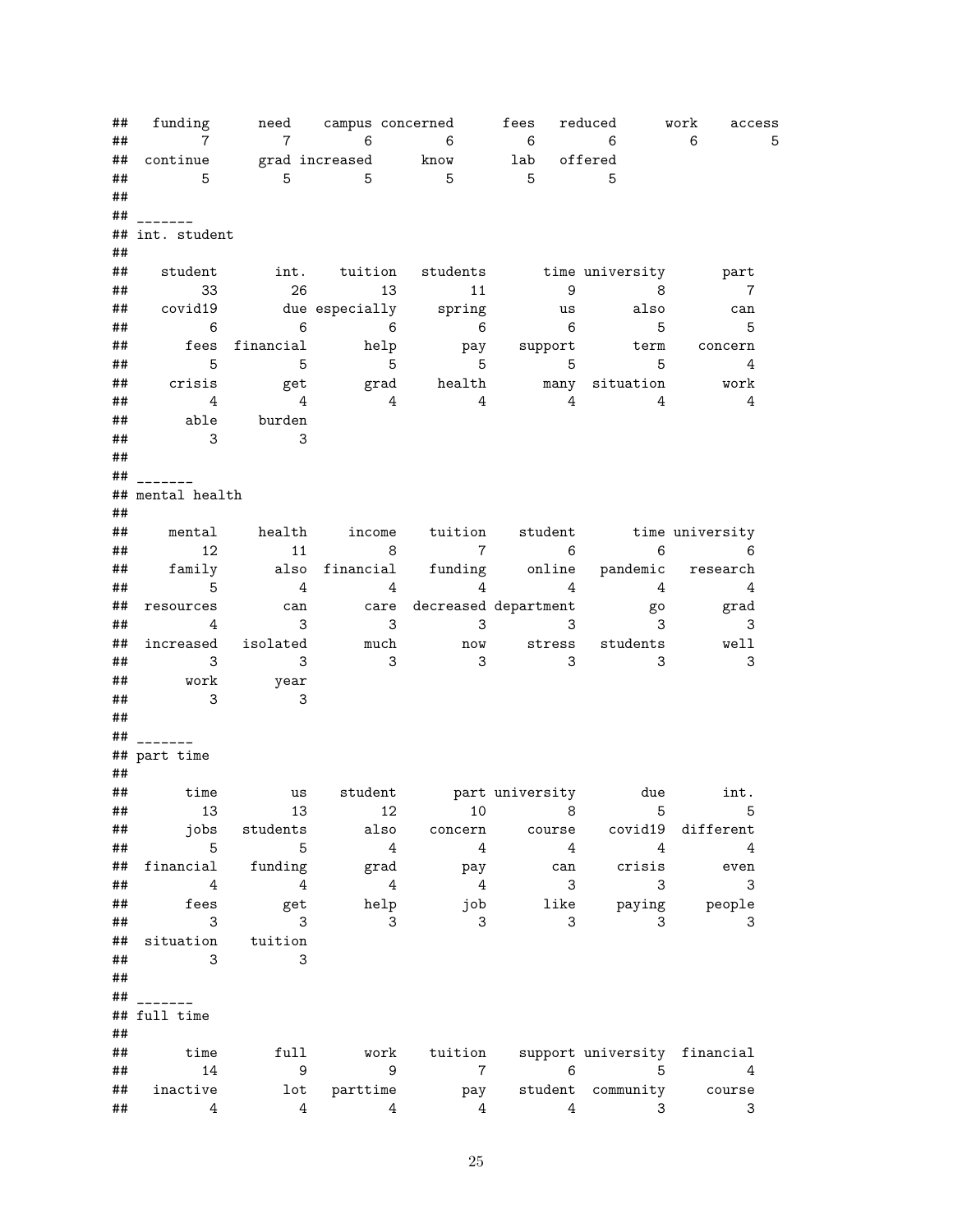## hours make now part research spring week ## 3 3 3 3 3 3 3 ## 2020 7 able also can child complete ## 2 2 2 2 2 2 2 ## days despite ## 2 2 ## ## \_\_\_\_\_\_\_ ## right now ## ## now right funding grad student students work ## 10 7 6 5 5 5 5 ## donâ\200\231t family need support things year concerned ## 4 4 4 4 4 3 ## go going income later matter may one ## 3 3 3 3 3 3 3 ## research summer term time university 2020 able ## 3 3 3 3 3 2 2 ## also arts  $\#$   $\#$  2 2 ## ## \_\_\_\_\_\_\_ ## due covid19 ## ## due covid19 graduation need student students support ## 8 6 4 4 4 4 4 ## graduate graduating int. still us work 2020 ## 3 3 3 3 3 3 2 ## additional education family fees finances funding help ## 2 2 2 2 2 2 2 ## local pay plan please situation spring term ## 2 2 2 2 2 2 2 ## this tuition  $\#$   $\#$   $\frac{2}{2}$   $\frac{2}{2}$ ## ## \_\_\_\_\_\_\_ ## one term ##<br>## ## term one funding now access ## 10 7 5 5 4 ## extended year graduate many physical **##** 4 4 3 3 3 3 ## time 1 also amount back ## 3 2 2 2 2 ## books comprehensive copies exam extra ## 2 2 2 2 2 ## go impacts just least longer ## 2 2 2 2 2 ## need pay pushed resources terms  $\#$   $\#$  2 2 2 2 2 2 ##  $##$ ## phd students ##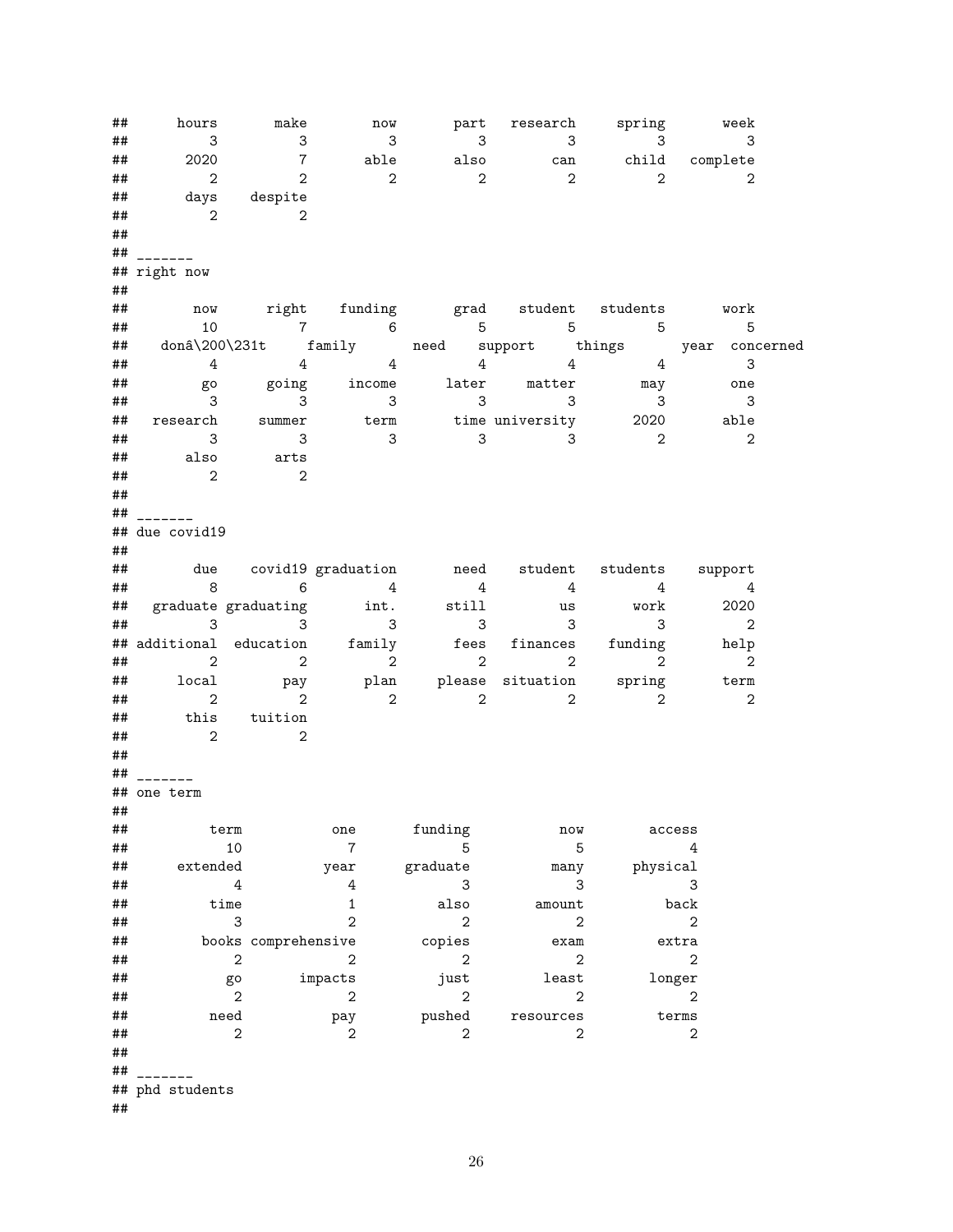| ##      | students                   | phd                        |                            |                            |                |                            |                 | donâ\200\231t program committee |
|---------|----------------------------|----------------------------|----------------------------|----------------------------|----------------|----------------------------|-----------------|---------------------------------|
| ##      | 8                          | $6\overline{6}$            |                            | $\overline{4}$             |                |                            | $4\overline{ }$ | 3                               |
| ##      | concerns                   | funding                    |                            | $_{\rm grad}$              |                | like                       |                 | rental                          |
| ##      | 3                          | $\sim$ 3                   |                            | 3                          |                | $\overline{\phantom{a}}$ 3 |                 | 3                               |
| ##      | already                    | can                        | concerned                  |                            |                |                            |                 | covid delays                    |
| ##      | $\overline{\phantom{a}}$ 2 | $\mathbf{2}$               |                            | $\overline{\phantom{a}}$ 2 |                | 2                          |                 | $\overline{2}$                  |
|         | ## dissertations           | focused                    | fulltime                   |                            |                |                            |                 | $i\hat{a}\200\231m$ losing      |
| ##      | 2                          | $\overline{\phantom{a}}^2$ |                            | $\overline{\phantom{a}}$   |                | $\overline{\phantom{a}}$ 2 |                 | $\overline{2}$                  |
| ##      | order                      |                            | pay professional           |                            |                | still                      |                 | student                         |
| ##      | $\overline{2}$             | $\overline{\mathbf{2}}$    | $\overline{\phantom{a}}$ 2 |                            |                | $\overline{\phantom{a}}$ 2 |                 | $\overline{\phantom{a}}$        |
| ##      | terms                      |                            | time university            |                            |                | value                      |                 | wife                            |
| ##      | $\overline{\phantom{a}}$ 2 | $\overline{2}$             |                            | 2                          |                | $\overline{\phantom{a}}$ 2 |                 | $\overline{\phantom{0}}$ 2      |
| ##      |                            |                            |                            |                            |                |                            |                 |                                 |
| ##      |                            |                            |                            |                            |                |                            |                 |                                 |
|         | ## program already         |                            |                            |                            |                |                            |                 |                                 |
| ##      |                            |                            |                            |                            |                |                            |                 |                                 |
| ##      | program                    | online already             |                            |                            |                | students                   |                 | much                            |
| ##      | 8                          | $\overline{7}$             |                            | $\overline{6}$             |                | $\overline{6}$             |                 | $5^{\circ}$                     |
| ##      | content                    | concerns                   |                            | fully                      |                |                            |                 | grad university                 |
| ##      | 4                          | 3                          |                            | $\overline{\phantom{a}}$ 3 |                | 3                          |                 | 3                               |
| ##      | based                      | complete                   |                            | covid                      |                | entirely                   |                 | fulltime                        |
| ##      | $\overline{2}$             | 2                          |                            | 2                          |                | $\overline{2}$             |                 | $\overline{2}$                  |
| ##      | life                       | losing                     |                            | many                       |                |                            |                 | now professional                |
| ##      | $\overline{2}$             | $\overline{\phantom{a}}$   |                            | 2                          |                | $\overline{2}$             |                 | $\overline{2}$                  |
| ##      | rental                     | say                        |                            | since                      |                | still                      |                 | student                         |
| ##      | $\overline{2}$             | $\overline{2}$             |                            | $\overline{\phantom{a}}$ 2 |                | $\overline{2}$             |                 | $\overline{2}$                  |
| ##      |                            | well accommodating         |                            | also                       |                | amount                     |                 | are                             |
| ##      | $\overline{2}$             | $\mathbf{1}$               |                            | $\overline{\phantom{1}}$   |                | $\mathbf{1}$               |                 | 1                               |
| ##      |                            |                            |                            |                            |                |                            |                 |                                 |
| ##      |                            |                            |                            |                            |                |                            |                 |                                 |
|         | ## time frame              |                            |                            |                            |                |                            |                 |                                 |
| ##      |                            |                            |                            |                            |                |                            |                 |                                 |
| ##      | frame                      | time research              |                            |                            | thesis         |                            | now             | also                            |
| ##      | $6\overline{6}$            | $6\overline{6}$            | $\overline{5}$             |                            | 5              |                            | $\overline{4}$  | 3                               |
| ##      |                            | change conduct fieldwork   |                            |                            |                |                            |                 | access accommodate available    |
| ##      | 3                          | $\overline{\phantom{a}}$ 3 | 3                          |                            | $\overline{2}$ |                            | 2               | $\overline{2}$                  |
| ##      | concern                    | feel funding               |                            |                            |                | grad gsa                   |                 | hard                            |
| $\# \#$ |                            | $2$ $2$ $2$ $2$ $2$ $2$    |                            |                            |                |                            |                 |                                 |
| ##      | however                    | impacted inactive          |                            |                            | know           |                            | need            | program                         |
| ##      | $\mathbf{2}$               | $\overline{2}$             | $\overline{2}$             |                            | $\mathbf{2}$   |                            | 2               | $\overline{2}$                  |
| ##      | provide                    | shorter                    | since                      |                            | student        | students                   |                 | supposed                        |
| ##      | 2                          | $\overline{2}$             | $\mathbf{2}$               |                            | $\overline{2}$ |                            | $\overline{2}$  | 2                               |
| ##      |                            |                            |                            |                            |                |                            |                 |                                 |
| ##      |                            |                            |                            |                            |                |                            |                 |                                 |
|         | ## working home            |                            |                            |                            |                |                            |                 |                                 |
| ##      |                            |                            |                            |                            |                |                            |                 |                                 |
| ##      | student                    | working                    |                            | grad                       |                | home                       |                 | capacity                        |
| ##      | $\overline{7}$             | $\overline{7}$             |                            | 6                          |                | 6                          |                 | 3                               |
| ##      | challenges                 | covid                      |                            | many                       |                | online                     |                 | productivity                    |
| ##      | 3                          | 3                          |                            | 3                          |                | 3                          |                 | 3                               |
| ##      | solutions                  | students                   |                            | waterloo                   |                | care                       |                 | expectations                    |
| ##      | 3                          | 3                          |                            | 3                          |                | 2                          |                 | $\mathbf{2}$                    |
| ##      | extra                      | funding                    | incredibly                 |                            |                | individual                 |                 | managing                        |
| ##      | $\mathbf{2}$               | $\mathbf{2}$               |                            | 2                          |                | 2                          |                 | 2                               |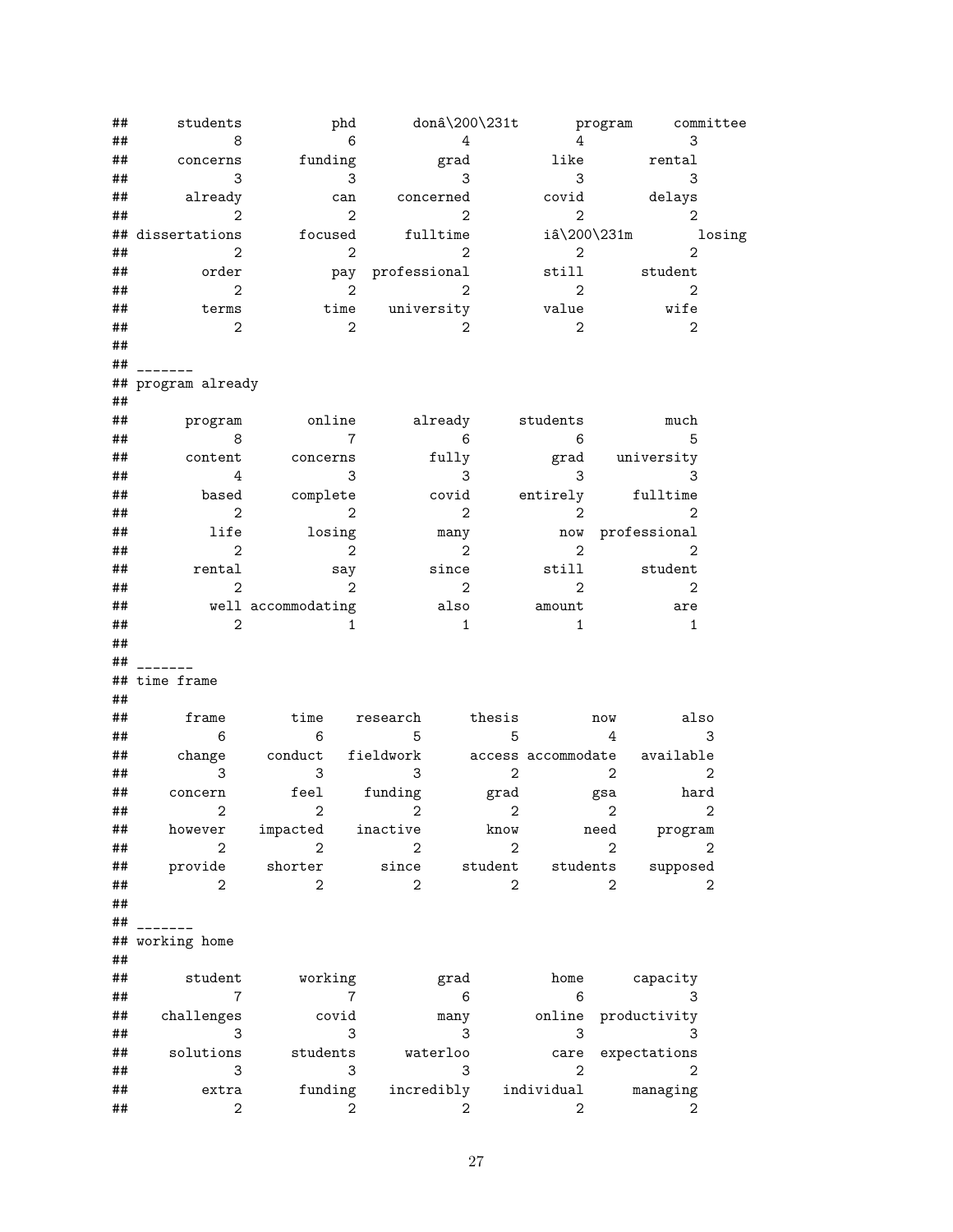| ## | messages            |                | met                         | $of \texttt{fice}$                     | people productive |                                                    |
|----|---------------------|----------------|-----------------------------|----------------------------------------|-------------------|----------------------------------------------------|
| ## | $\mathcal{L}$       |                | $\mathcal{D}_{\mathcal{L}}$ | 2                                      | 2.                | 2                                                  |
| ## |                     |                |                             | really response saying significantly   |                   | slow                                               |
| ## | 2                   |                | $\overline{2}$              | $\overline{2}$                         | $\mathfrak{D}$    | 2                                                  |
| ## |                     |                |                             |                                        |                   |                                                    |
| ## |                     |                |                             |                                        |                   |                                                    |
| ## | masters students    |                |                             |                                        |                   |                                                    |
| ## |                     |                |                             |                                        |                   |                                                    |
| ## | masters             | students       |                             | based course                           |                   | student deadlines                                  |
| ## | 5                   | $5^{\circ}$    | $\overline{4}$              | 4                                      | 4                 | 3                                                  |
| ## | made                | research       | time                        |                                        | week already      | also                                               |
| ## | 3                   | 3              | 3                           | 3                                      | $\mathcal{L}$     | $\mathbf{2}$                                       |
| ## |                     |                |                             | grad grades receive stressed undergrad |                   | 1                                                  |
| ## | $\overline{2}$      | 2              | 2                           | 2                                      | 2                 | 1                                                  |
| ## |                     |                | all allocation another      |                                        | back busiest      | busy                                               |
| ## | $\mathbf{1}$        | 1              | $\mathbf{1}$                | $\mathbf{1}$                           | $\mathbf{1}$      | 1                                                  |
| ## |                     |                |                             |                                        |                   | can chose concentrate concerns considering context |
| ## | $\mathbf{1}$        | $\mathbf{1}$   | $\mathbf{1}$                | $\mathbf{1}$                           | $\mathbf{1}$      | $\mathbf{1}$                                       |
| ## |                     |                |                             |                                        |                   |                                                    |
| ## |                     |                |                             |                                        |                   |                                                    |
|    | ## support students |                |                             |                                        |                   |                                                    |
| ## |                     |                |                             |                                        |                   |                                                    |
| ## |                     |                |                             | grad student students support          | time              | many                                               |
| ## | $\overline{7}$      | $\overline{7}$ | $\overline{7}$              | $\overline{7}$                         | 5                 | 4                                                  |
| ## | now                 | funding        |                             |                                        |                   | one supervisors breaks capacity                    |
| ## | $\overline{4}$      | 3              | 3                           | 3                                      | $\overline{2}$    | $\mathbf{2}$                                       |
| ## | care                | covid          |                             | day extra                              | later             | matter                                             |
| ## | $\overline{2}$      | $\overline{2}$ | $\overline{2}$              | $\overline{2}$                         | $\overline{2}$    | $\mathbf{2}$                                       |
| ## | may                 | money          | need                        |                                        | no physical       | really                                             |
| ## | $\overline{2}$      | $\overline{2}$ | $\overline{2}$              | $\overline{2}$                         | $\overline{2}$    | $\overline{2}$                                     |
| ## | right               | social         |                             | term thank                             | things            | trying                                             |
| ## | $\overline{2}$      | $\overline{2}$ | $\overline{2}$              | $\mathbf{2}$                           | 2                 | $\overline{2}$                                     |
| ## |                     |                |                             |                                        |                   |                                                    |

## \_\_\_\_\_\_\_

These are very suggestive groupings, and perusing them gives some sense of what concerns are present among students about these different paired word topics. More complex and sophisticated methods were attempted, including hierarchical clustering and factor analysis, but these failed to prove very insightful. The broad commonalities in the above comments appear to be matters of funding and access to support in the short term or immediately.

We can summarize these more simply with a word cloud of term frequencies:

## Loading required package: RColorBrewer

## Warning in wordcloud(names(newTwograms)[1:30], newTwograms[1:30]): spring 2020 ## could not be fit on page. It will not be plotted.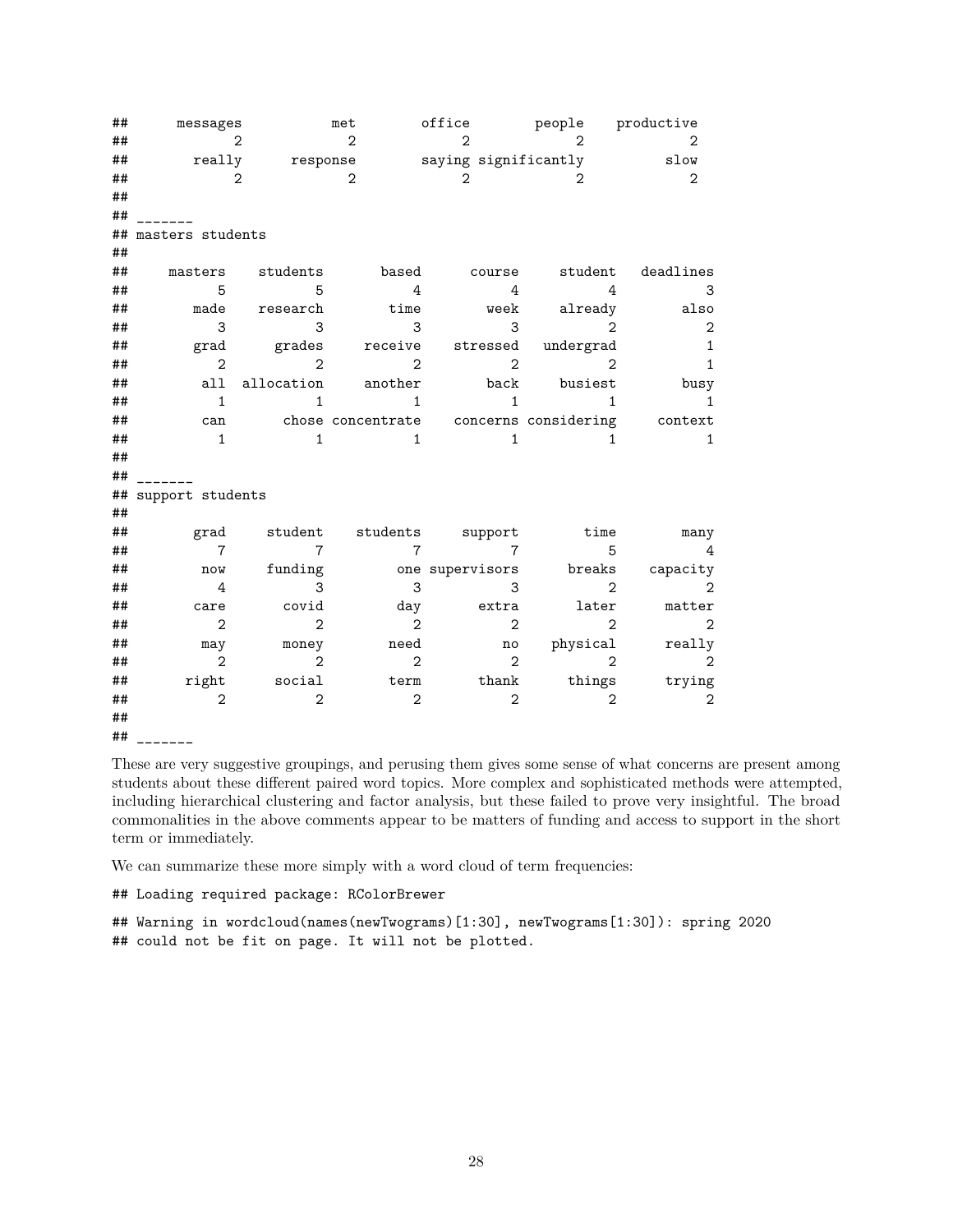